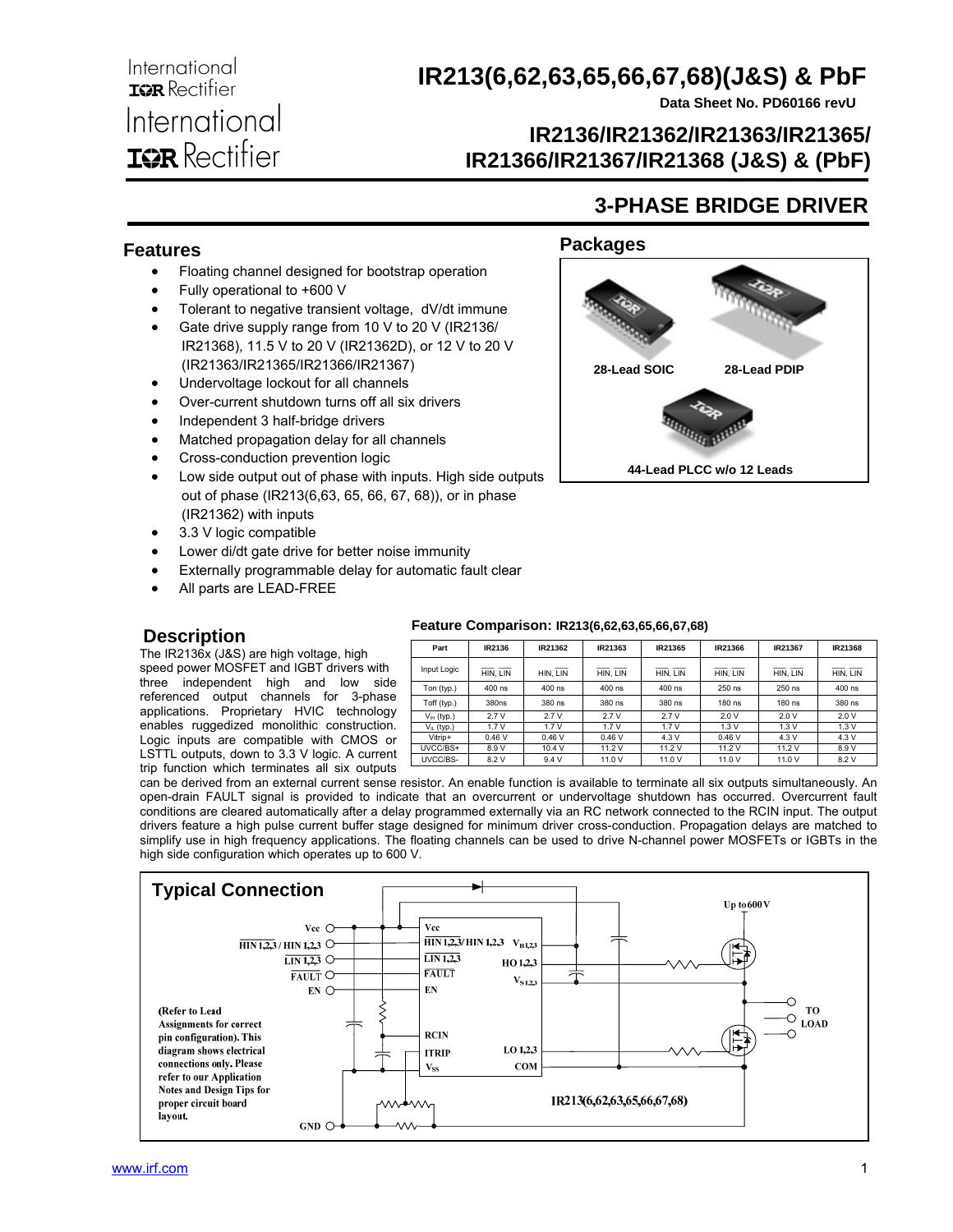**Absolute Maximum Ratings**<br>Absolute Maximum Ratings indicate sustained limits beyond which damage to the device may occur. All voltage parameters are absolute voltages referenced to COM. The thermal resistance and power dissipation ratings are measured under board mounted and still air conditions.

| <b>Symbol</b>           | <b>Definition</b>                                           | Min                | <b>Max</b>                                            | <b>Units</b>       |                |  |
|-------------------------|-------------------------------------------------------------|--------------------|-------------------------------------------------------|--------------------|----------------|--|
| $V_{\rm S}$             | High side offset voltage                                    | $V_{B 1,2,3}$ - 25 | $V_{B 1,2,3}$ + 0.3                                   |                    |                |  |
| $V_B$                   | High side floating supply voltage                           | $-0.3$             | 625                                                   |                    |                |  |
| V <sub>HO</sub>         | High side floating output voltage                           |                    | $V_{S1,2,3}$ - 0.3                                    | $V_{B1,2,3} + 0.3$ |                |  |
| $V_{\rm CC}$            | Low side and logic fixed supply voltage                     |                    | $-0.3$                                                | 25                 |                |  |
| $V_{SS}$                | Logic ground                                                |                    | $V_{CC}$ - 25                                         | $V_{\rm CC}$ + 0.3 | $\vee$         |  |
| V <sub>LO1,2,3</sub>    | Low side output voltage                                     |                    | $-0.3$                                                | $V_{\rm CC}$ + 0.3 |                |  |
| <b>V<sub>IN</sub></b>   | Input voltage LIN, HIN, ITRIP, EN                           | $V_{SS}$ -0.3      | Lower of<br>$(V_{SS} + 15)$ or<br>$V_{\rm CC}$ + 0.3) |                    |                |  |
| <b>V<sub>RCIN</sub></b> | RCIN input voltage                                          | $V_{SS}$ -0.3      | $V_{\rm CC}$ + 0.3                                    |                    |                |  |
| $V_{FLT}$               | FAULT output voltage                                        | $V_{SS}$ -0.3      | $V_{\rm CC}$ + 0.3                                    |                    |                |  |
| dV/dt                   | Allowable offset voltage slew rate                          |                    | 50                                                    | V/ns               |                |  |
|                         | Package power dissipation<br>@ T <sub>A</sub> $\leq$ +25 °C | (28 lead PDIP)     |                                                       | 1.5                | W              |  |
| $P_D$                   |                                                             | (28 lead SOIC)     |                                                       | 1.6                |                |  |
|                         |                                                             | (44 lead PLCC)     |                                                       | 2.0                |                |  |
|                         |                                                             | (28 lead PDIP)     |                                                       | 83                 |                |  |
| $Rth_{JA}$              | Thermal resistance, junction to<br>ambient                  | (28 lead SOIC)     |                                                       | 78                 | $^{\circ}$ C/W |  |
|                         |                                                             | (44 lead PLCC)     |                                                       | 63                 |                |  |
| $T_J$                   | Junction temperature                                        |                    | 150                                                   |                    |                |  |
| $T_S$                   | Storage temperature                                         | $-55$              | 150                                                   | $^{\circ}$ C       |                |  |
| $T_L$                   | Lead temperature (soldering, 10 seconds)                    |                    | 300                                                   |                    |                |  |

### **Recommended Operating Conditions**

The input/output logic-timing diagram is shown in Fig. 1. For proper operation the device should be used within the recommended conditions. All voltage parameters are absolute referenced to COM. The  $V<sub>S</sub>$  offset ratings are tested with all supplies biased at a 15 V differential.

| <b>Symbol</b>           | <b>Definition</b>                          | Min                  | Max                | <b>Units</b>      |  |
|-------------------------|--------------------------------------------|----------------------|--------------------|-------------------|--|
|                         |                                            | IR213(6,68)          | $V_{S1,2,3}$ +10   | $V_{S1,2,3}$ + 20 |  |
| $V_{B1,2,3}$            | High side floating supply voltage          | IR21362              | $V_{S1,2.3}$ +11.5 | $V_{S1,2,3}$ + 20 |  |
|                         |                                            | IR213(6,63,65,66,67) | $V_{S1,2,3}$ +12   | $V_{S1,2,3}$ + 20 |  |
| $V_{S 1,2,3}$           | High side floating supply offset voltage   |                      | Note 1             | 600               |  |
| V <sub>HO 1,2,3</sub>   | High side output voltage                   | $V_{S1,2,3}$         | $V_{B1,2,3}$       |                   |  |
| V <sub>LO1,2,3</sub>    | Low side output voltage                    | $\Omega$             | $V_{\rm CC}$       | V                 |  |
|                         |                                            | IR213(6,68)          | 10                 | 20                |  |
| $V_{\rm CC}$            | Low side and logic fixed supply<br>voltage | IR21362              | 11.5               | 20                |  |
|                         |                                            | IR213(6,63,65,66,67) | 12                 | 20                |  |
| $V_{SS}$                | Logic ground                               | -5                   | 5                  |                   |  |
| $V_{FLT}$               | <b>FAULT</b> output voltage                | $V_{SS}$             | $V_{\rm CC}$       |                   |  |
| <b>V<sub>RCIN</sub></b> | <b>RCIN</b> input voltage                  | $V_{SS}$             | $V_{\rm CC}$       |                   |  |

**Note 1:** Logic operational for  $V_S$  of (COM - 5 V) to (COM + 600 V). Logic state held for  $V_S$  of (COM - 5 V) to (COM –  $V_{BS}$ ). (Please refer to the Design Tip DT97-3 for more details).

**Note 2:** All input pins and the ITRIP and EN pins are internally clamped with a 5.2 V zener diode.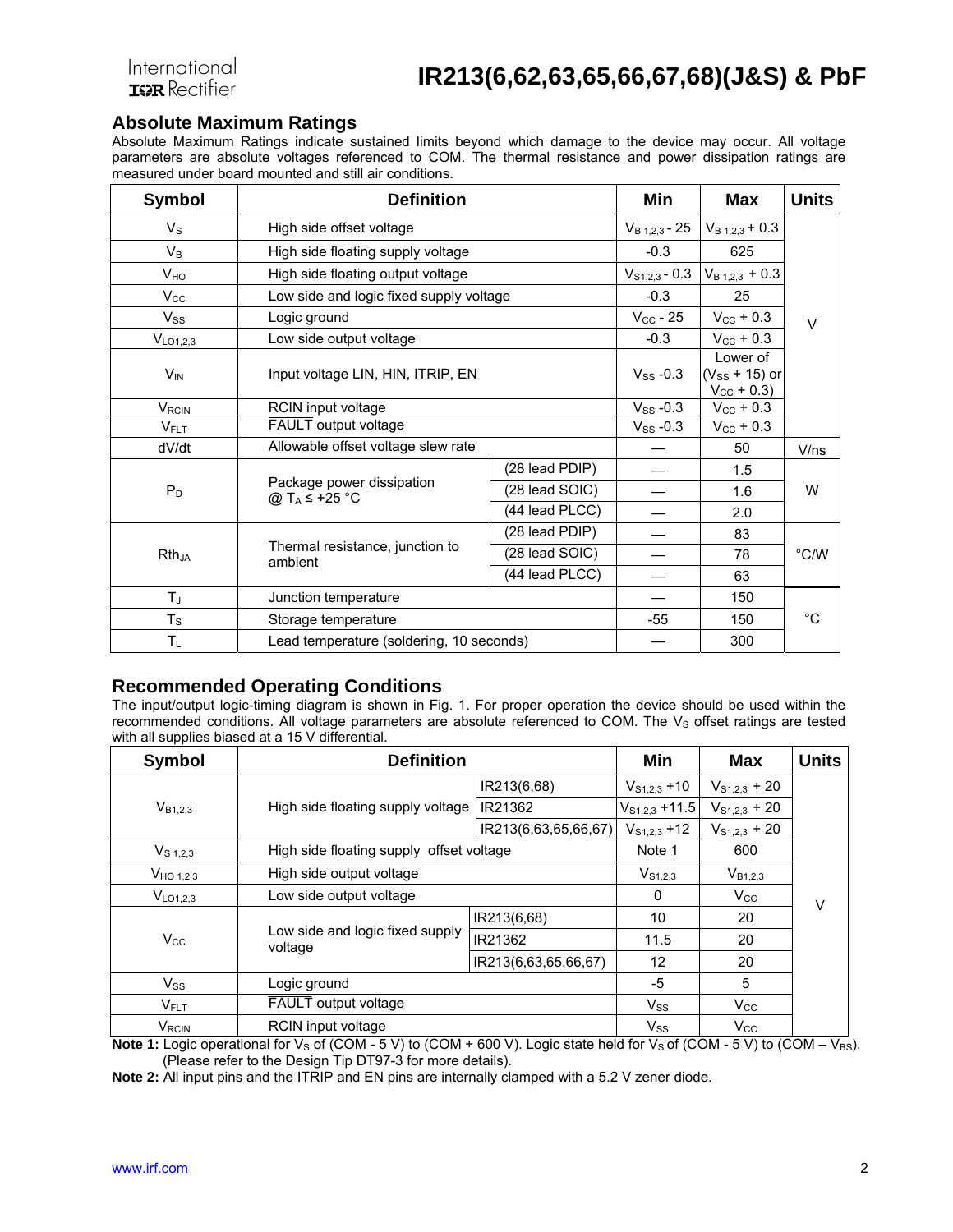#### **Recommended Operating Conditions - (Continued)**

The input/output logic-timing diagram is shown in Fig. 1. For proper operation the device should be used within the recommended conditions. All voltage parameters are absolute referenced to COM. The V<sub>s</sub> offset ratings are tested with all supplies biased at a 15 V differential.

| <b>Symbol</b>      | <b>Definition</b>                                                            | Min                        | Max          | <b>Units</b> |
|--------------------|------------------------------------------------------------------------------|----------------------------|--------------|--------------|
| V <sub>ITRIP</sub> | <b>ITRIP</b> input voltage                                                   | $\mathsf{V}_{\mathsf{SS}}$ | $V_{SS}$ + 5 |              |
| V <sub>IN</sub>    | Logic input voltage LIN, HIN (IR213(6,63,65,66,67,68)),<br>HIN (IR21362), EN | $\mathsf{V}_{\mathsf{SS}}$ | $V_{SS}$ + 5 |              |
| 1 A                | Ambient temperature                                                          | -40                        | 125          | $\circ$<br>U |

**Note 2:** All input pins and the ITRIP and EN pins are internally clamped with a 5.2 V zener diode.

#### **Static Electrical Characteristics**

 $V_{BIAS}$  (V<sub>CC</sub>, V<sub>BS1,2,3</sub>) = 15 V unless otherwise specified. The V<sub>IN</sub>, V<sub>TH</sub>, and I<sub>IN</sub> parameters are referenced to V<sub>SS</sub> and are applicable to all six channels ( $\overline{HIN1,2,3}$  and  $\overline{LIN1,2,3}$ ). The  $V_0$  and  $I_0$  parameters are referenced to COM and  $V_{S1,2,3}$ and are applicable to the respective output leads: HO1,2,3 and LO1,2,3.

| Symbol                            | <b>Definition</b>                                                                                                                                                                                                      |                  | Min  | Typ  | Max                      | <b>Units</b> | <b>Test Conditions</b> |
|-----------------------------------|------------------------------------------------------------------------------------------------------------------------------------------------------------------------------------------------------------------------|------------------|------|------|--------------------------|--------------|------------------------|
| V <sub>IH</sub>                   | Logic "0" input voltage $\overline{\text{LIN1},2,3}$ , $\overline{\text{HIN1},2,3}$<br>IR213(6,63,65)<br>Logic "1" input voltage HIN1,2,3 IR21362                                                                      |                  | 3.0  |      |                          |              |                        |
|                                   | Logic "0" input voltage LIN1,2,3, HIN1,2,3<br>IR213(66,67,68)                                                                                                                                                          |                  | 2.5  |      |                          |              |                        |
| $V_{IL}$                          | Logic "1" input Voltage LIN1, 2, 3, HIN1, 2, 3<br>IR213(6,63,65)<br>Logic "0" input voltage HIN1,2,3 IR21362<br>Logic "0" input voltage $\overline{\text{LIN1},2,3}$ , $\overline{\text{HIN1},2,3}$<br>IR213(66,67,68) |                  |      |      | 0.8                      |              |                        |
| $V_{EN,TH+}$                      | Enable positive going threshold                                                                                                                                                                                        |                  |      |      | 3                        |              |                        |
| $V_{EN,TH}$                       | Enable negative going threshold                                                                                                                                                                                        |                  | 0.8  |      |                          |              |                        |
| $V_{IT,TH+}$                      | ITRIP positive going                                                                                                                                                                                                   | IR2136(2)(3)(6)  | 0.37 | 0.46 | 0.55                     | $\vee$       |                        |
|                                   | threshold                                                                                                                                                                                                              | IR21365(7)(8)    | 3.85 | 4.30 | 4.75                     |              |                        |
| $V_{IT,HYS}$                      | <b>ITRIP</b> input hysteresis                                                                                                                                                                                          | IR2136(2)(3)(6)  |      | 0.07 |                          |              |                        |
|                                   |                                                                                                                                                                                                                        | IR21365(7)(8)    |      | .15  | $\overline{\phantom{0}}$ |              |                        |
| $V_{\mathsf{RCIN},\mathsf{TH+}}$  | RCIN positive going threshold                                                                                                                                                                                          |                  |      | 8    |                          |              |                        |
| V <sub>RCIN, HYS</sub>            | RCIN input hysteresis                                                                                                                                                                                                  |                  |      | 3    |                          |              |                        |
| $V_{OH}$                          | High level output voltage, VBIAS - Vo                                                                                                                                                                                  |                  |      | 0.9  | 1.4                      |              | $lo = 20 mA$           |
| $V_{OL}$                          | Low level output voltage, Vo                                                                                                                                                                                           |                  |      | 0.4  | 0.6                      |              |                        |
|                                   | V <sub>CC</sub> and V <sub>BS</sub> supply                                                                                                                                                                             | IR2136(8)        | 8.0  | 8.9  | 9.8                      |              |                        |
| $V_{CCUV+}$<br>V <sub>BSUV+</sub> | undervoltage positive going                                                                                                                                                                                            | IR21362          | 9.6  | 10.4 | 11.2                     |              |                        |
|                                   | threshold                                                                                                                                                                                                              | IR21363(5)(6)(7) | 10.6 | 11.1 | 11.6                     |              |                        |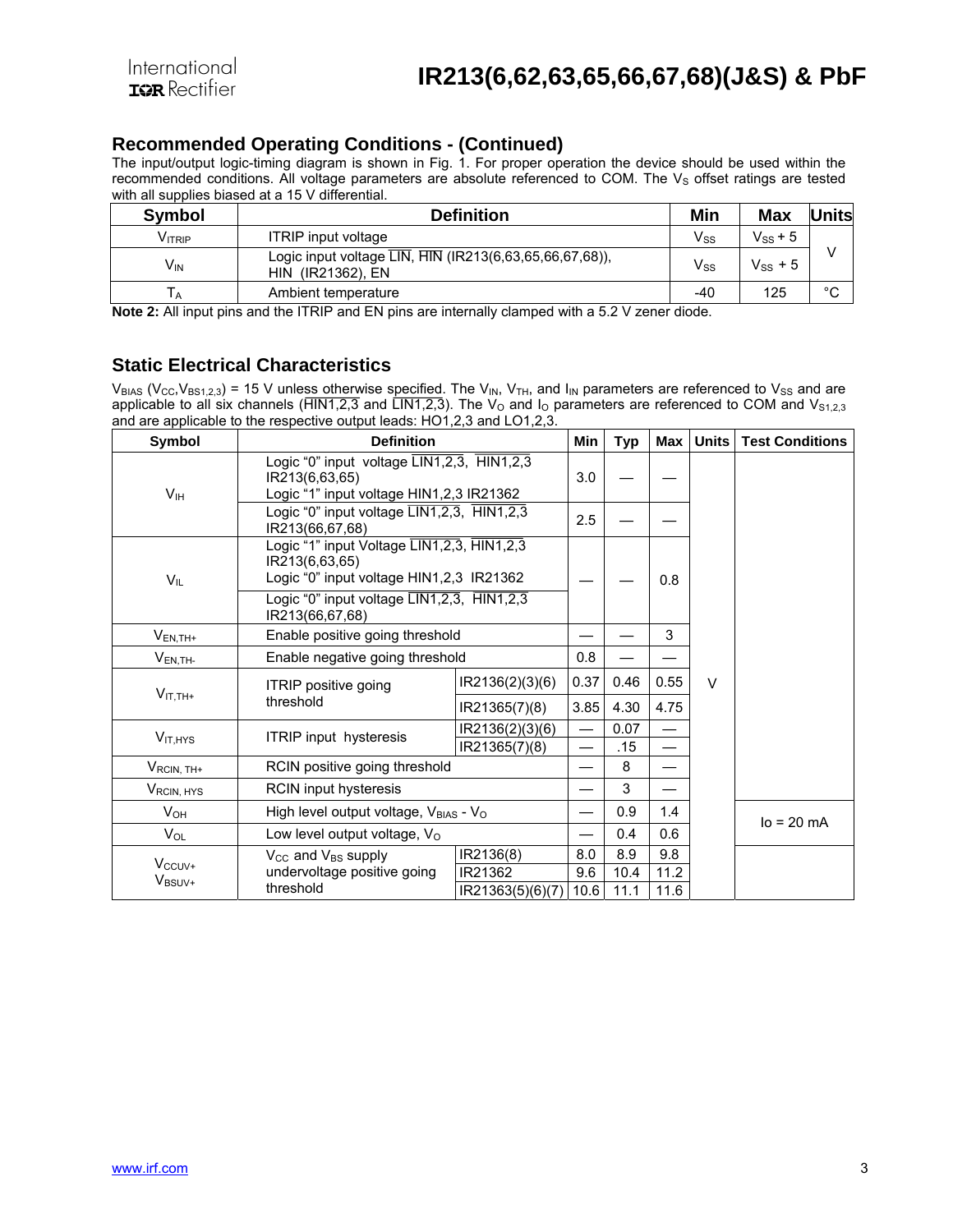### **Static Electrical Characteristics - (Continued)**

 $V_{BIAS}$  (V<sub>CC</sub>,V<sub>BS1,2,3</sub>) = 15 V unless otherwise specified. The V<sub>IN</sub>, V<sub>TH</sub>, and I<sub>IN</sub> parameters are referenced to V<sub>SS</sub> and are applicable to all six channels (HIN1,2,3 and LIN1,2,3). The  $V_{\rm O}$  and  $I_{\rm O}$  parameters are referenced to COM and  $V_{\rm S1,2,3}$  and are applicable to the respective output leads: HO1,2,3 and LO1,2,3.

| <b>Symbol</b>                             | <b>Definition</b>                            |                              | <b>Min</b>               | <b>Typ</b>   |            |        | <b>Max Units Test Conditions</b>                |
|-------------------------------------------|----------------------------------------------|------------------------------|--------------------------|--------------|------------|--------|-------------------------------------------------|
|                                           | V <sub>cc</sub> and V <sub>BS</sub> supply   | IR2136(8)                    | 7.4                      | 8.2          | 9.0        |        |                                                 |
| V <sub>ccuv-</sub><br>V <sub>BSUV-</sub>  | undervoltage negative going                  | IR21362                      | 8.6                      | 9.4          | 10.2       |        |                                                 |
|                                           | threshold                                    | IR2136(3,5,6,7)              | 10.4                     | 10.9         | 11.4       |        |                                                 |
|                                           | $V_{CC}$ and $V_{BS}$ supply                 | IR2136                       | 0.3                      | 0.7          |            | $\vee$ |                                                 |
| <b>V<sub>CCUVH</sub></b><br><b>VBSUVH</b> | undervoltage lockout                         | IR21362                      | 0.5                      | 1.0          |            |        |                                                 |
|                                           | hysteresis                                   | IR2136(3,5)                  |                          | 0.2          |            |        |                                                 |
| $I_{LK}$                                  | Offset supply leakage current                |                              |                          |              | 50         | μA     | $V_{B1,2,3} = V_{S1,2,3}$ =<br>600 V            |
| $I_{OBS}$                                 | Quiescent V <sub>BS</sub> supply current     |                              |                          | 70           | 120        |        | $V_{IN}$ = 0 V or 5 V                           |
| locc                                      | Quiescent V <sub>cc</sub> supply current     |                              |                          | 1.6          | 2.3        | mA     |                                                 |
| $V_{IN,CLAMP}$                            | Input clamp voltage (HIN, LIN, ITRIP and EN) |                              | 4.9                      | 5.2          | 5.5        | $\vee$ | $I_{IN}$ = 100 µA                               |
| $I_{LIN+}$                                | Input bias current (LOUT = HI)               | IR2136(2,3,5)                |                          | 200          | 300        |        | $V_{LIN} = 5 V$                                 |
|                                           |                                              | IR2136(6,7,8)                |                          | 30           | 100        |        |                                                 |
| ILIN-                                     | Input bias current (LOUT = LO)               | IR2136(2,3,5)                |                          | 100          | 220        |        | $V_{LIN} = 0 V$                                 |
|                                           |                                              | IR2136(6,7,8)                |                          | $\Omega$     | 1          |        |                                                 |
|                                           | Input bias current (HOUT = HI)               | IR2136(3,5)                  |                          | 200          | 300        |        |                                                 |
| $I_{\text{HIN+}}$                         |                                              | IR21362                      |                          | 30           | 100        |        | $V_{\text{HIN}}$ = 5 V                          |
|                                           |                                              | IR2136(6,7,8)<br>IR2136(3,5) | $\overline{\phantom{0}}$ | 30<br>100    | 100<br>220 |        |                                                 |
| I <sub>HIN-</sub>                         | Input bias current (HOUT = LO                | IR2136(2,6,7,8)              |                          | $\Omega$     | 1          | μA     | $V_{HIN} = 0 V$                                 |
| I <sub>ITRIP+</sub>                       | "High" ITRIP input bias current              |                              |                          | 30           | 100        |        | $V_{ITRIP} = 5 V$                               |
| <b>ITRIP-</b>                             | "Low" ITRIP input bias current               |                              |                          | $\mathbf{0}$ | 1          |        | $V_{ITRIP} = 0 V$                               |
| $I_{EN+}$                                 | "High" ENABLE input bias current             |                              |                          | 30           | 100        |        | $V_{ENABLE} = 5 V$                              |
| $I_{EN}$                                  | "Low" ENABLE input bias current              |                              |                          | $\mathbf 0$  | 1          |        | $V_{ENABLE} = 0 V$                              |
| <b>IRCIN</b>                              | RCIN input bias current                      |                              |                          | $\mathbf 0$  | 1          |        | Vrcin= $0 \vee$ or<br>15 V                      |
| $I_{O+}$                                  | Output high short circuit pulsed current     |                              | 120                      | 200          |            | mA     | $Vo = 0 V,$<br>$PW \le 10 \text{ }\mu\text{s}$  |
| $I_{0}$                                   | Output low short circuit pulsed current      |                              | 250                      | 350          |            |        | $Vo = 15 V,$<br>$PW \le 10 \text{ }\mu\text{s}$ |
| $R_{on\_RCIN}$                            | RCIN low on resistance                       |                              |                          | 50           | 100        | Ω      |                                                 |
| $R_{on\_FAULT}$                           | <b>FAULT</b> low on resistance               |                              |                          | 50           | 100        |        |                                                 |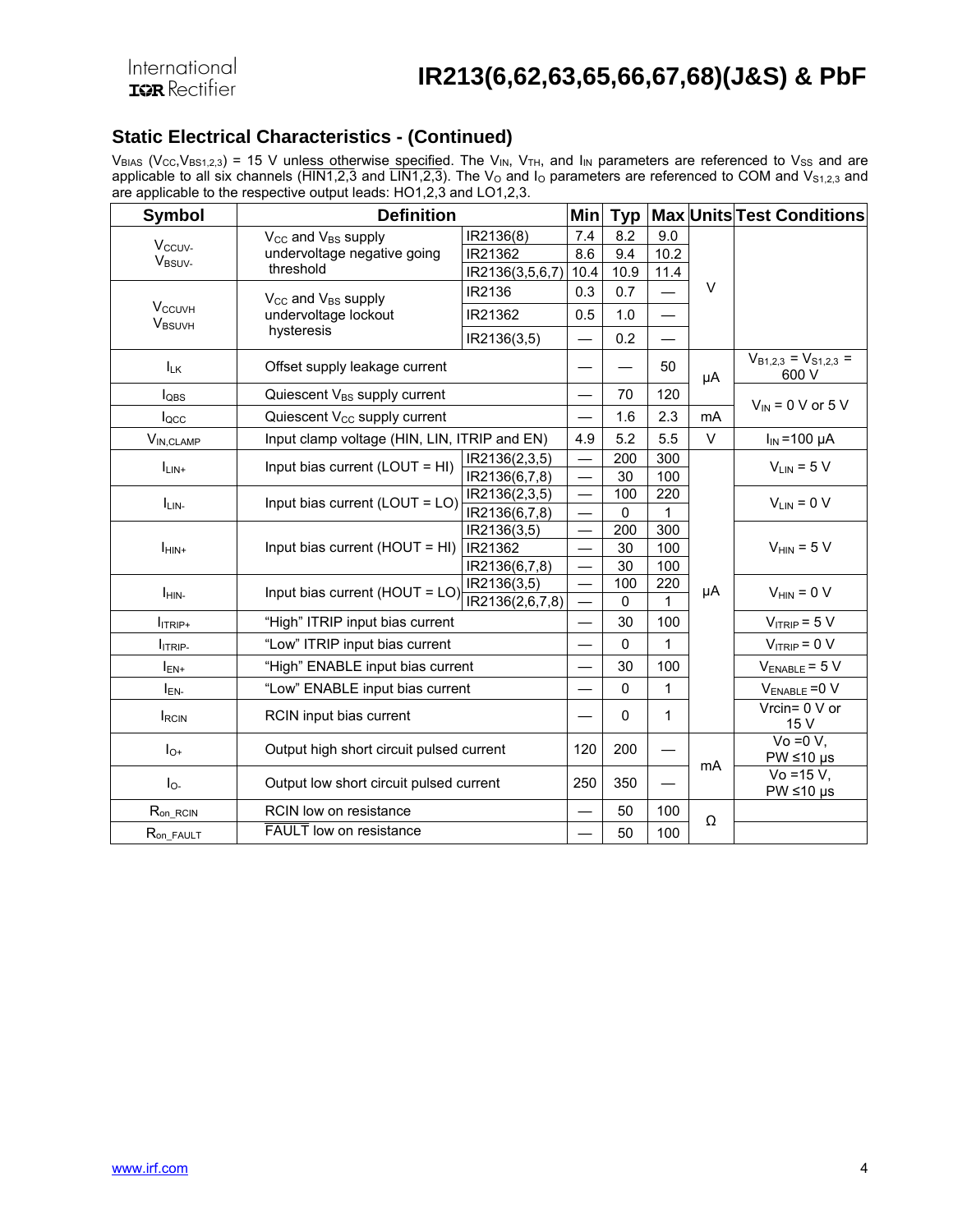## **Dynamic Electrical Characteristics**

 $V_{CC}$  =  $V_{BS}$  =  $V_{BIAS}$  = 15 V,  $V_{S1,2,3}$  =  $V_{SS}$  = COM,  $T_A$  = 25 °C and CL = 1000 pF unless otherwise specified.

| <b>Symbol</b>       | <b>Definition</b>                                                                                                                            |                 |     |      |                | Min   Typ   Max   Units | <b>Test</b><br><b>Conditions</b>           |
|---------------------|----------------------------------------------------------------------------------------------------------------------------------------------|-----------------|-----|------|----------------|-------------------------|--------------------------------------------|
| $t_{\rm on}$        | Turn-on propagation delay                                                                                                                    | IR2136(2,3,5,8) | 300 | 425  | 550            |                         |                                            |
|                     |                                                                                                                                              | IR2136(6,7)     |     | 250  |                |                         |                                            |
| $t_{\text{off}}$    | Turn-off propagation delay                                                                                                                   | IR2136(2,3,5,8) | 250 | 400  | 550            |                         |                                            |
|                     |                                                                                                                                              | IR2136(6,7)     |     | 180  |                |                         | $V_{IN} = 0 V 8 5 V$                       |
| $t_{r}$             | Turn-on rise time                                                                                                                            |                 |     | 125  | 190            |                         |                                            |
| t                   | Turn-off fall time                                                                                                                           |                 |     | 50   | 75             |                         |                                            |
|                     | <b>ENABLE low to output shutdown</b>                                                                                                         | IR2136(2,3,5,8) | 300 | 450  | 600            | ns                      | $V_{IN}$ , $V_{EN}$ = 0 V                  |
| $t_{EN}$            | propagation delay                                                                                                                            | IR2136(6,7)     | 100 | 250  | 400            |                         | or $5V$                                    |
| t <sub>ITRIP</sub>  | ITRIP to output shutdown propagation delay                                                                                                   |                 | 500 | 750  | 1000           |                         | $V_{ITRIP} = 5 V$                          |
| $t_{bl}$            | <b>ITRIP blanking time</b>                                                                                                                   |                 | 100 | 150  |                |                         | $V_{\text{IN}}$ = 0 V or 5 V               |
| $t_{\sf{FLT}}$      | <b>ITRIP to FAULT</b> propagation delay                                                                                                      |                 | 400 | 600  | 800            |                         | $V_{ITRIP} = 5 V$                          |
| $t_{\text{FILIN}}$  | Input filter time (HIN, LIN)<br>(IR213(6,62,63,65,68) only)                                                                                  |                 | 100 | 200  |                |                         | $V_{IN} = 0 V 8 5 V$                       |
| t <sub>FLTCLR</sub> | FAULT clear time RCIN: $R = 2 M\Omega$ , $C = 1 nF$                                                                                          |                 | 1.3 | 1.65 | $\overline{2}$ | ms                      | $V_{IN}$ = 0 V or 5 V<br>$V_{ITRIP} = 0 V$ |
| DT                  | Deadtime                                                                                                                                     |                 | 220 | 290  | 360            |                         | $V_{IN} = 0 V & 5 V$                       |
| МT                  | Matching delay ON and OFF                                                                                                                    |                 |     | 40   | 75             |                         | External dead                              |
| <b>MDT</b>          | Matching delay, max $(t_{on}, t_{off})$ – min $(t_{on}, t_{off})$ ,<br>(t <sub>on</sub> , t <sub>off</sub> are applicable to all 3 channels) |                 |     | 25   | 70             | ns                      | time $>400$ ns                             |
| <b>PM</b>           | Output pulse width matching (pwin-pwout) (Fig.2)                                                                                             |                 |     | 40   | 75             |                         |                                            |

**Note:** For high side PWM, HIN pulse width must be ≥ 1 µs.

| VCC                                                                                   | <b>VBS</b>                                                                               | <b>ITRIP</b>     | <b>ENABLE</b> | <b>FAULT</b> | LO1, 2, 3 | HO1,2,3  |
|---------------------------------------------------------------------------------------|------------------------------------------------------------------------------------------|------------------|---------------|--------------|-----------|----------|
| <uvcc< td=""><td></td><td></td><td></td><td>0 (note 1)</td><td></td><td></td></uvcc<> |                                                                                          |                  |               | 0 (note 1)   |           |          |
| 15 V                                                                                  | <uvbs< td=""><td>n v</td><td>5 V</td><td>high imp</td><td>LIN1,2,3</td><td></td></uvbs<> | n v              | 5 V           | high imp     | LIN1,2,3  |          |
| 15 V                                                                                  | 15V                                                                                      | n v              | 5 V           | high imp     | LIN1,2,3  | HIN1,2,3 |
| 15 V                                                                                  | 15V                                                                                      | $-V_{\rm ITRIP}$ | 5 V           | 0 (note 2)   |           |          |
| 15 <sub>V</sub>                                                                       | 15V                                                                                      | 0 V              | 0 V           | high imp     |           |          |

**Note 1:** A shoot-through prevention logic prevents LO1,2,3 and HO1,2,3 for each channel from turning on simultaneously. **Note 2:** UVCC is not latched, when  $V_{CC} > UV_{CC}$ , FAULT returns to high impedance.

**Note 3**: When ITRIP < V<sub>ITRIP</sub>, FAULT returns to high-impedance after RCIN pin becomes greater than 8 V (@ V<sub>CC</sub> = 15 V).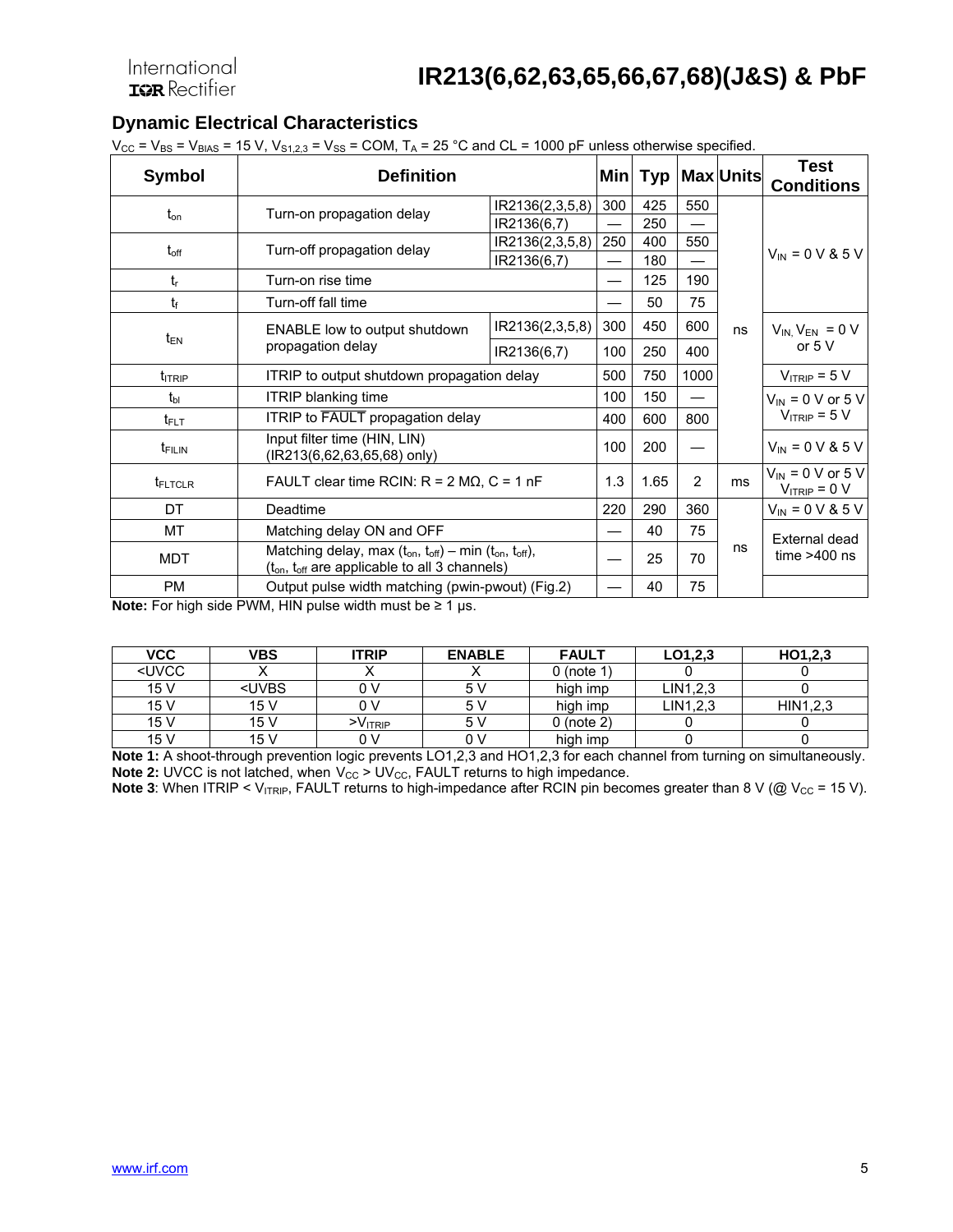### **Functional Block Diagram**

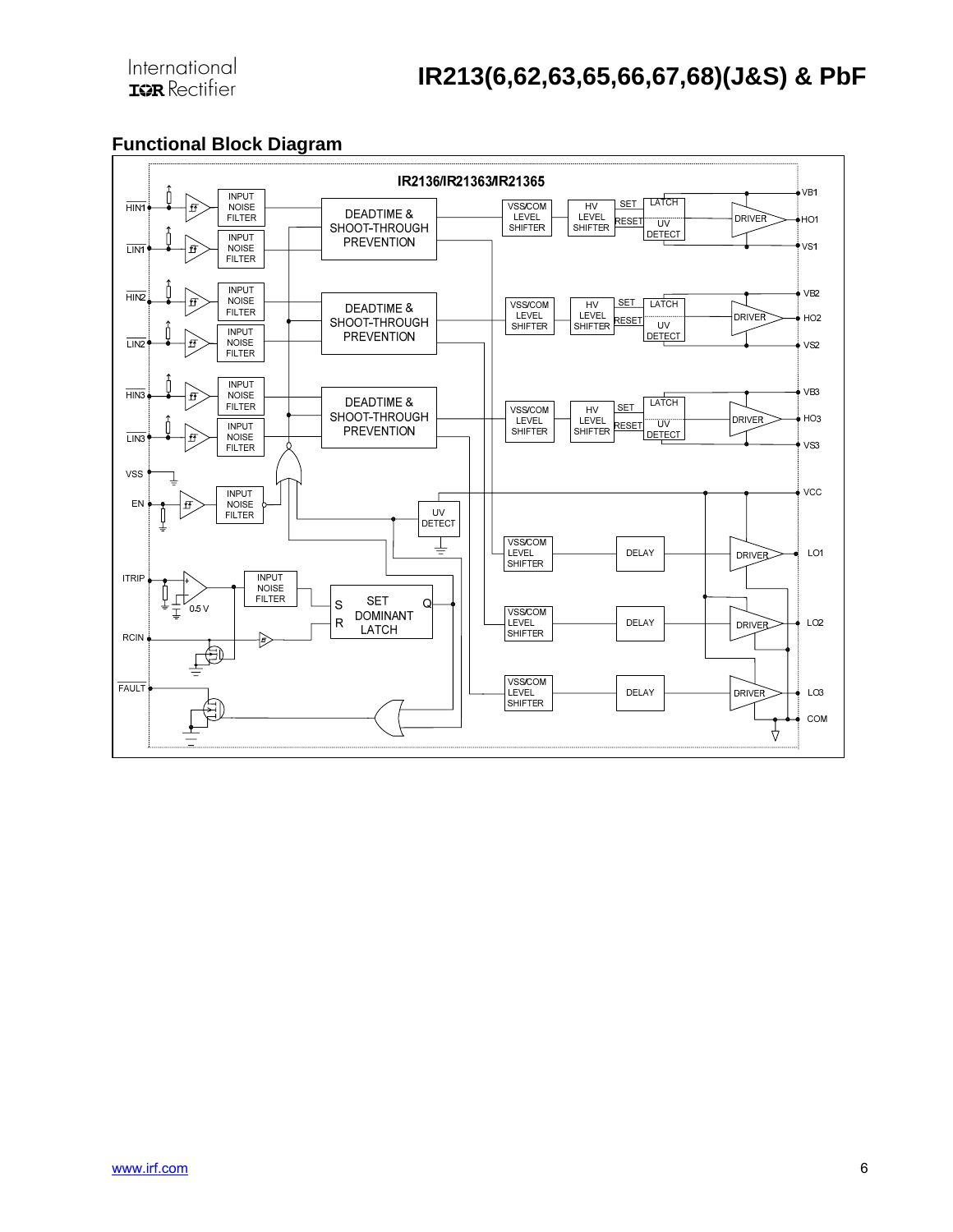### **Functional Block Diagram**

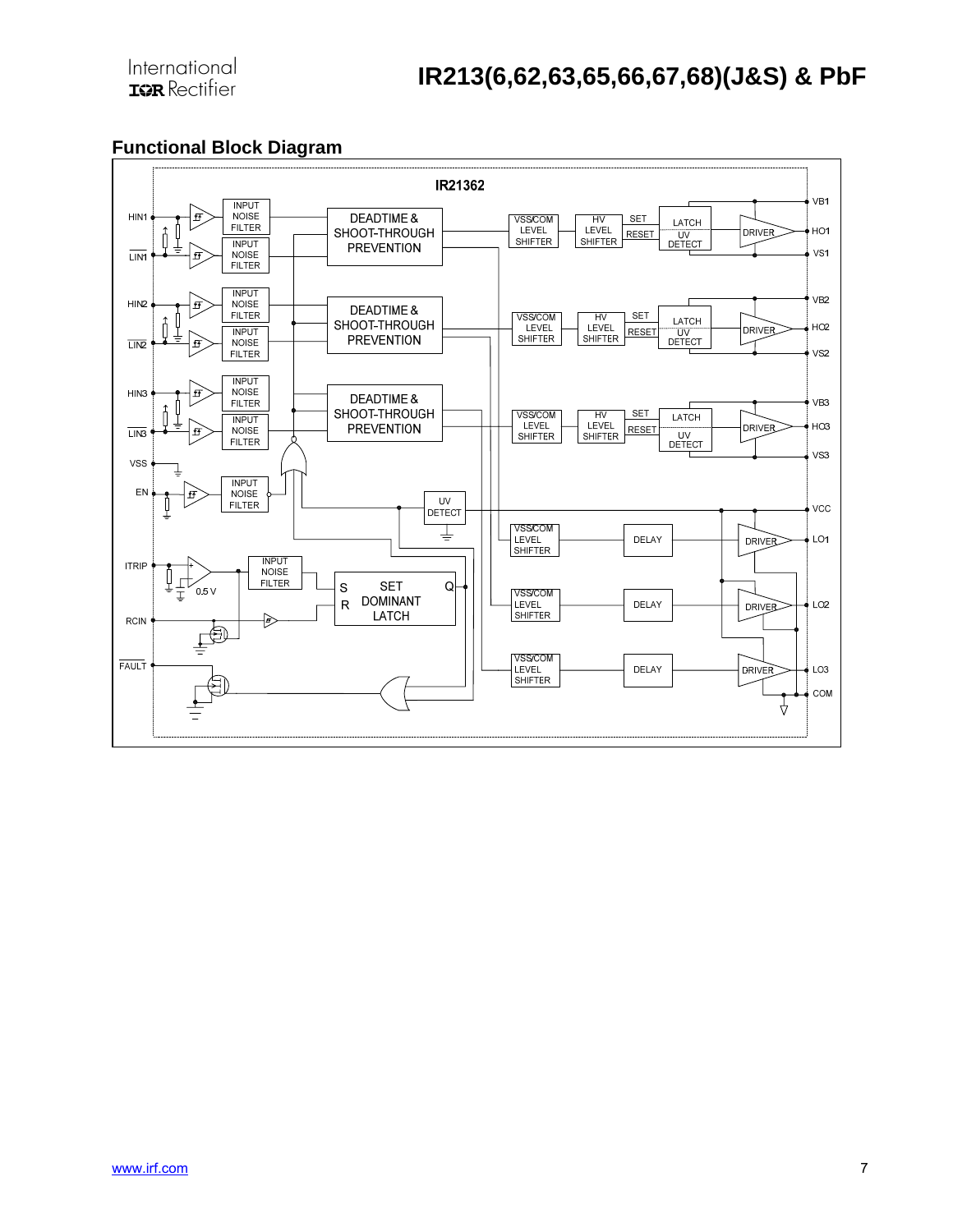### **Functional Block Diagram**

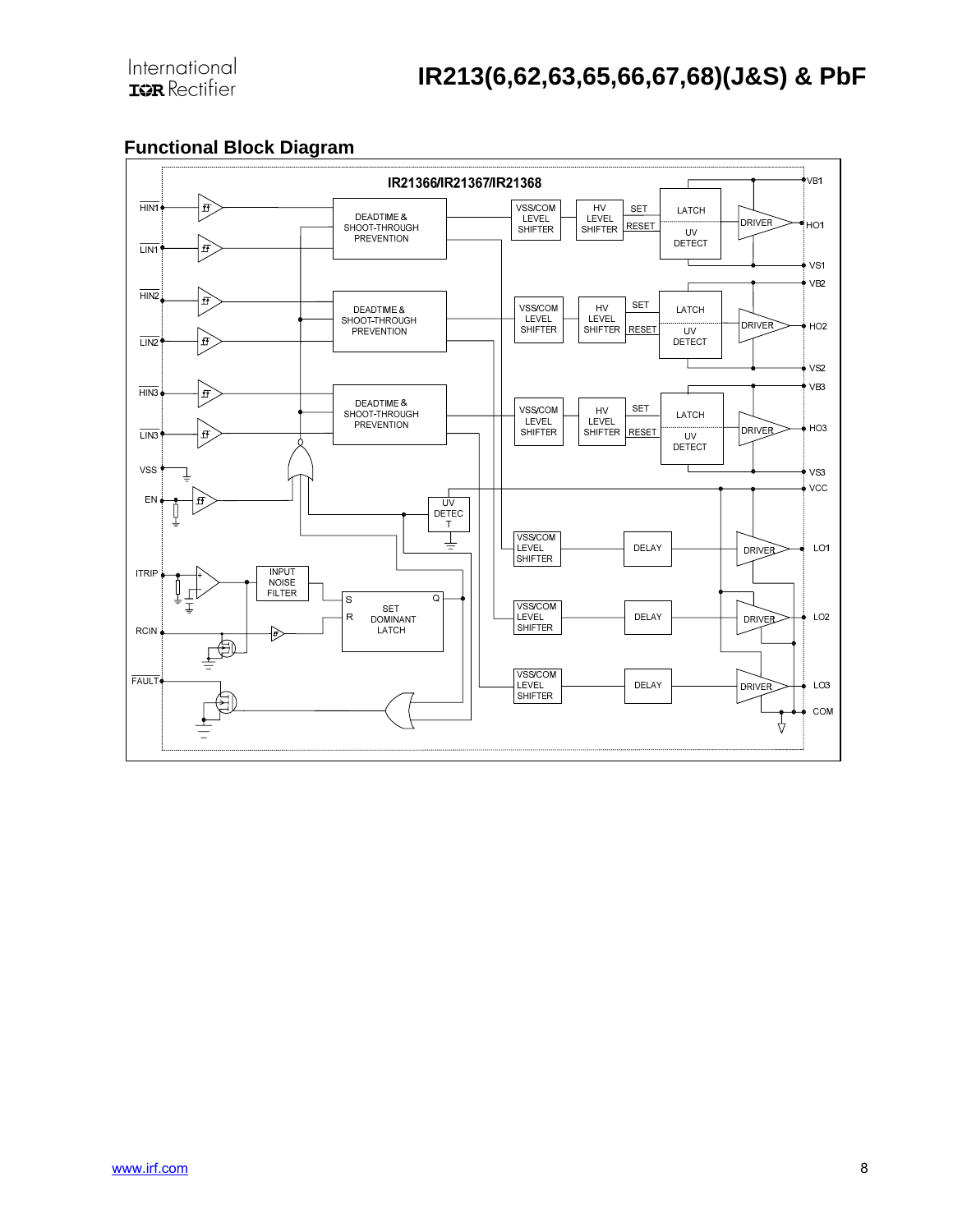### **Lead Definitions**

| Symbol               | <b>Description</b>                                                                                                                                                                                                                                                                         |
|----------------------|--------------------------------------------------------------------------------------------------------------------------------------------------------------------------------------------------------------------------------------------------------------------------------------------|
| $V_{\rm CC}$         | Low side and logic fixed supply                                                                                                                                                                                                                                                            |
| $V_{SS}$             | Logic ground                                                                                                                                                                                                                                                                               |
| HIN1,2,3<br>HIN1,2,3 | Logic inputs for high side gate driver outputs (HO1,2,3), out of phase [IR213(6,63,65,66,67,68)]<br>Logic inputs for high side gate driver outputs (HO1,2,3), in phase (IR21362)                                                                                                           |
| LIN1,2,3             | Logic input for low side gate driver outputs (LO1,2,3), out of phase                                                                                                                                                                                                                       |
| <b>FAULT</b>         | Indicates over-current (ITRIP) or low-side undervoltage lockout has occurred. Negative logic, open-<br>drain output                                                                                                                                                                        |
| EN                   | Logic input to enable I/O functionality. I/O logic functions when ENABLE is high (i.e., positive logic)<br>No effect on FAULT and not latched                                                                                                                                              |
| <b>ITRIP</b>         | Analog input for overcurrent shutdown. When active, ITRIP shuts down outputs and activates FAULT<br>and RCIN low. When ITRIP becomes inactive, FAULT stays active low for an externally set time<br>T <sub>FLTCLR</sub> , then automatically becomes inactive (open-drain high impedance). |
| <b>RCIN</b>          | External RC network input used to define FAULT CLEAR delay, T <sub>FLTCLR</sub> , approximately equal to R <sup>*</sup> C.<br>When RCIN>8 V, the FAULT pin goes back into open-drain high-impedance                                                                                        |
| <b>COM</b>           | Low side gate drivers return                                                                                                                                                                                                                                                               |
| $V_{B1,2,3}$         | High side floating supply                                                                                                                                                                                                                                                                  |
| HO1,2,3              | High side gate driver outputs                                                                                                                                                                                                                                                              |
| $V_{S1,2,3}$         | High voltage floating supply return                                                                                                                                                                                                                                                        |
| LO1,2,3              | Low side gate driver outputs                                                                                                                                                                                                                                                               |

**Note**: All input pins and the ITRIP pin are internally clamped with a 5.2 V zener diode.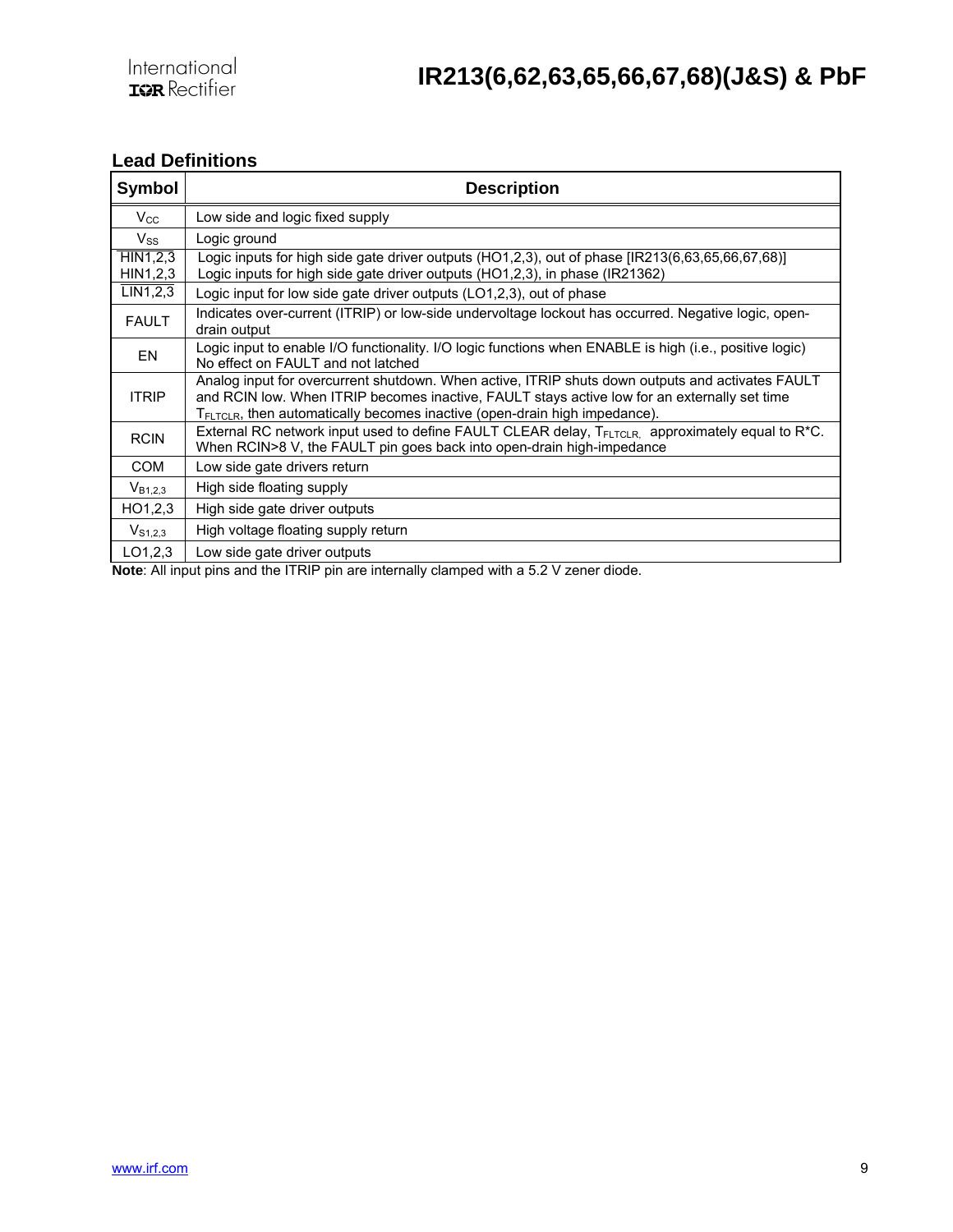



#### **Lead Assignments**

International **IGR** Rectifier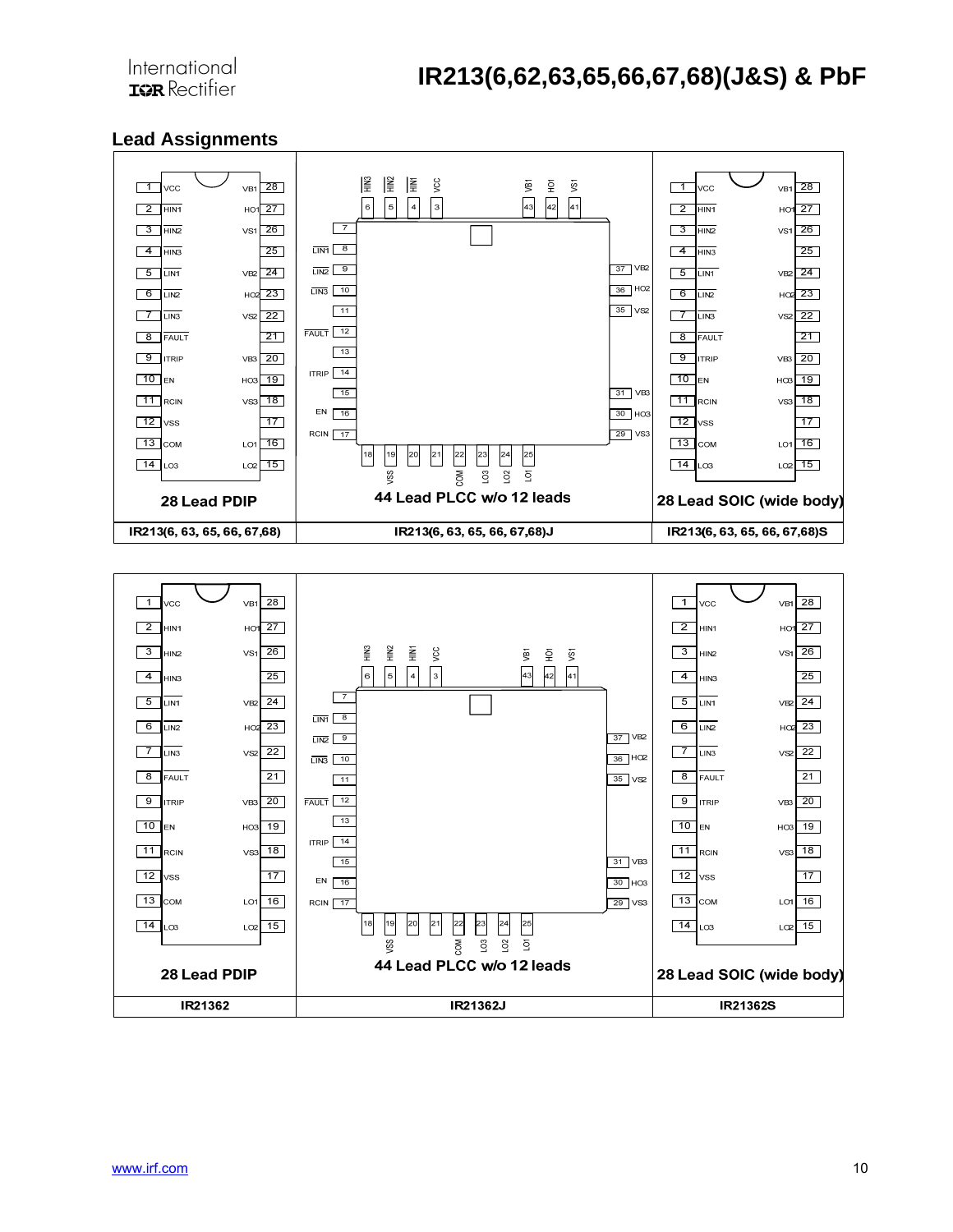





Fig. 2. Switching Time Waveforms **Fig. 3. Output Enable Timing Waveform**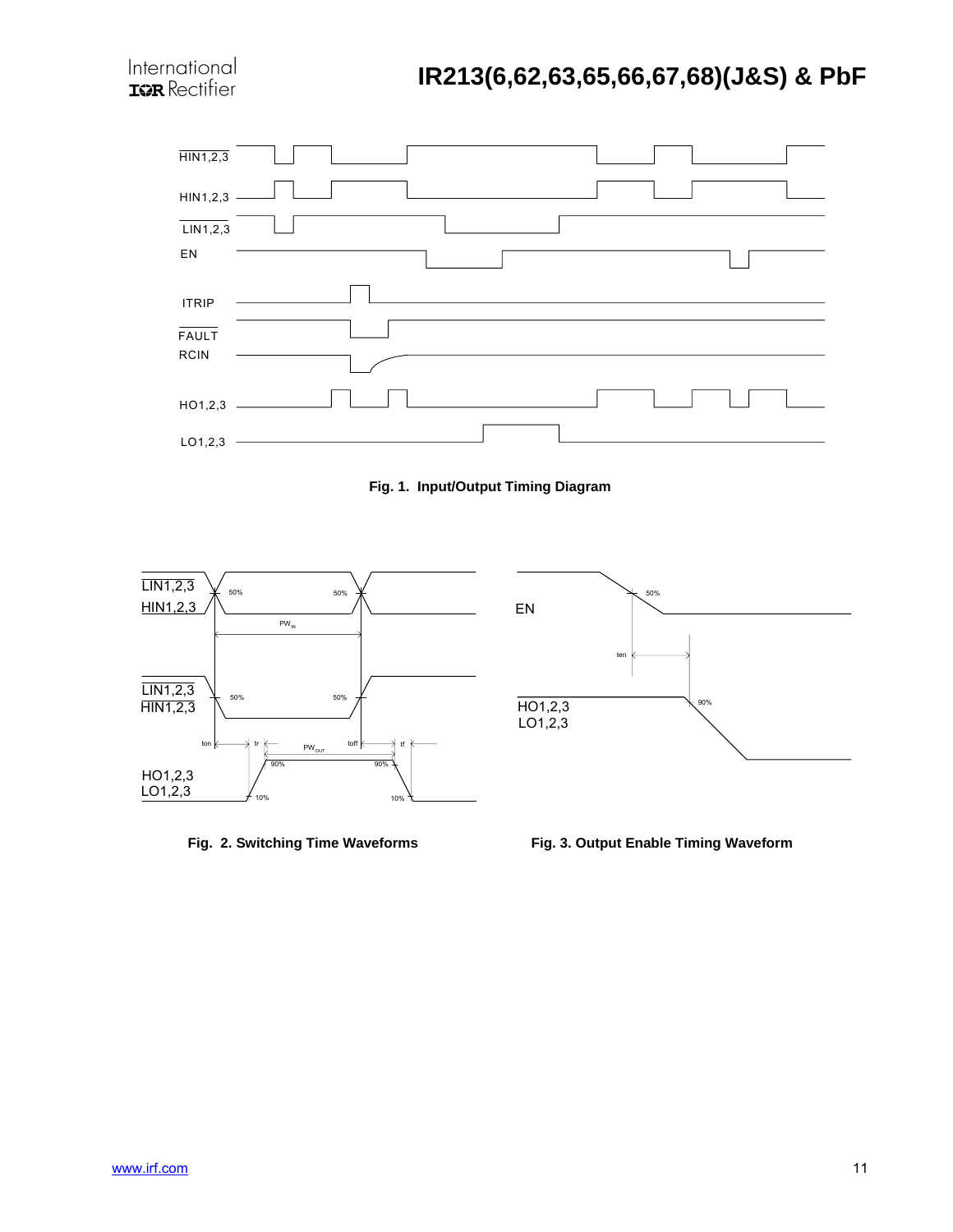









**Fig. 6. Input Filter Function**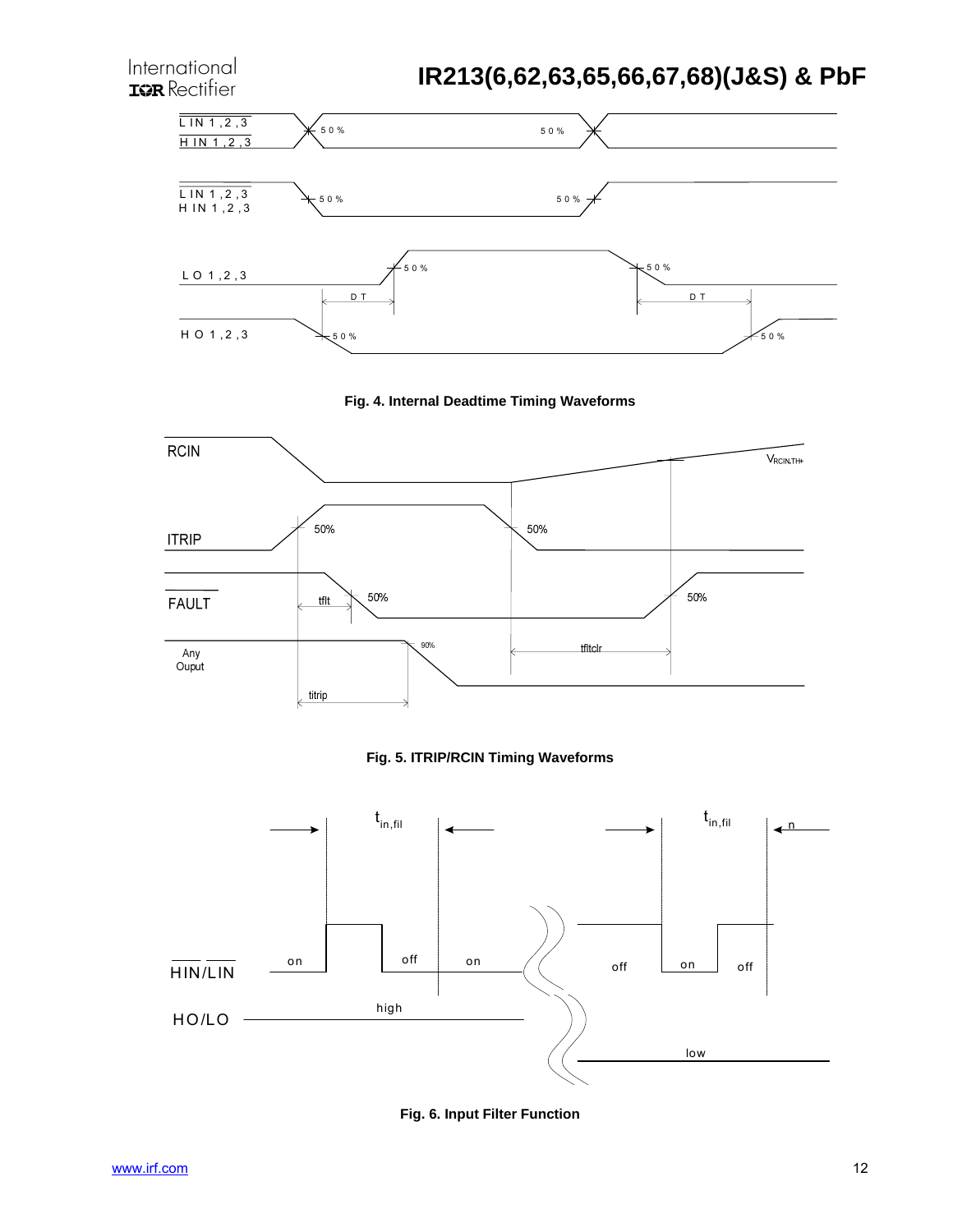

**Input Voltage** 

Temperature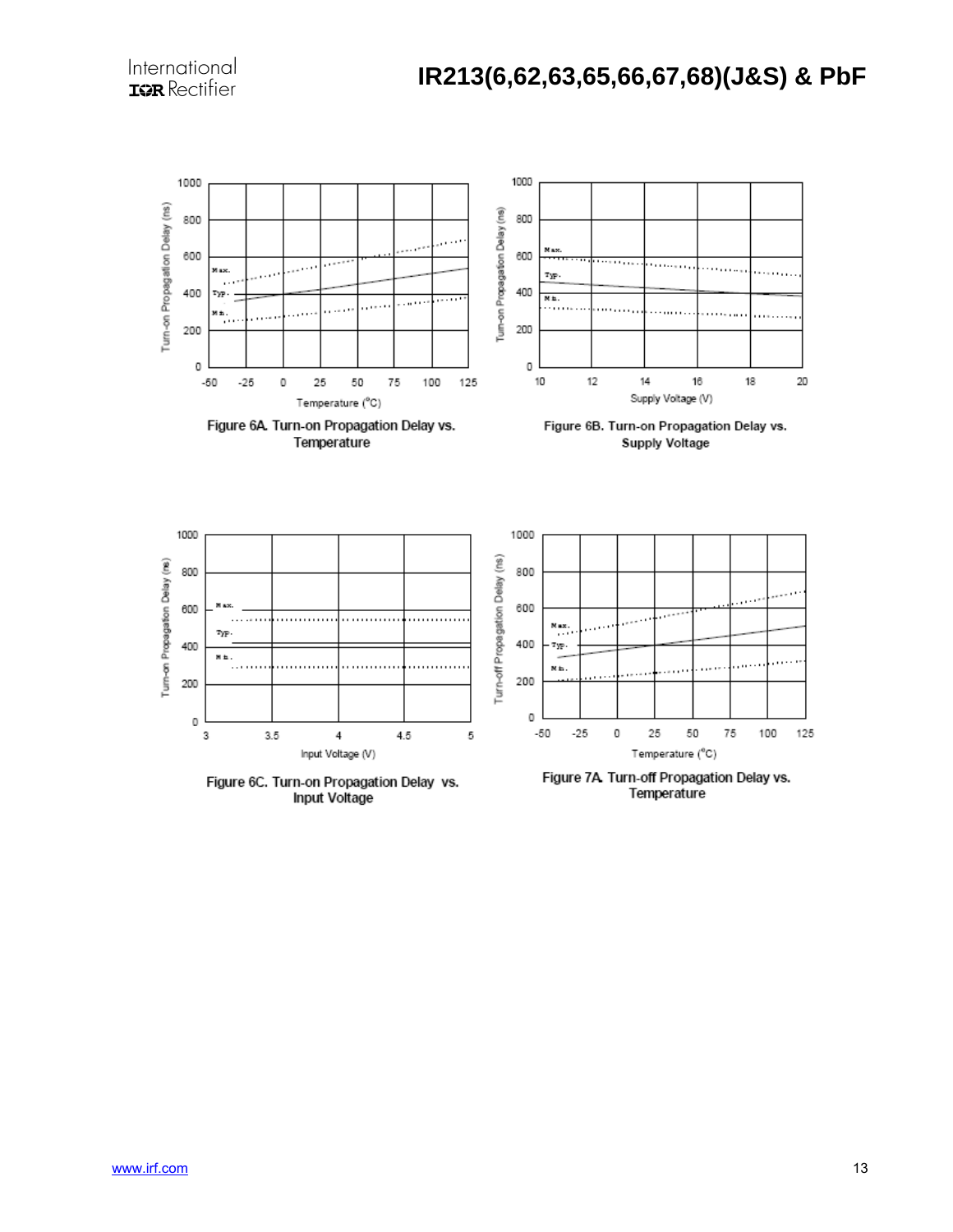

Figure 8A. Turn-on Rise Time vs. Temperature

Figure 8B. Turn-on Rise Time vs. Supply Voltage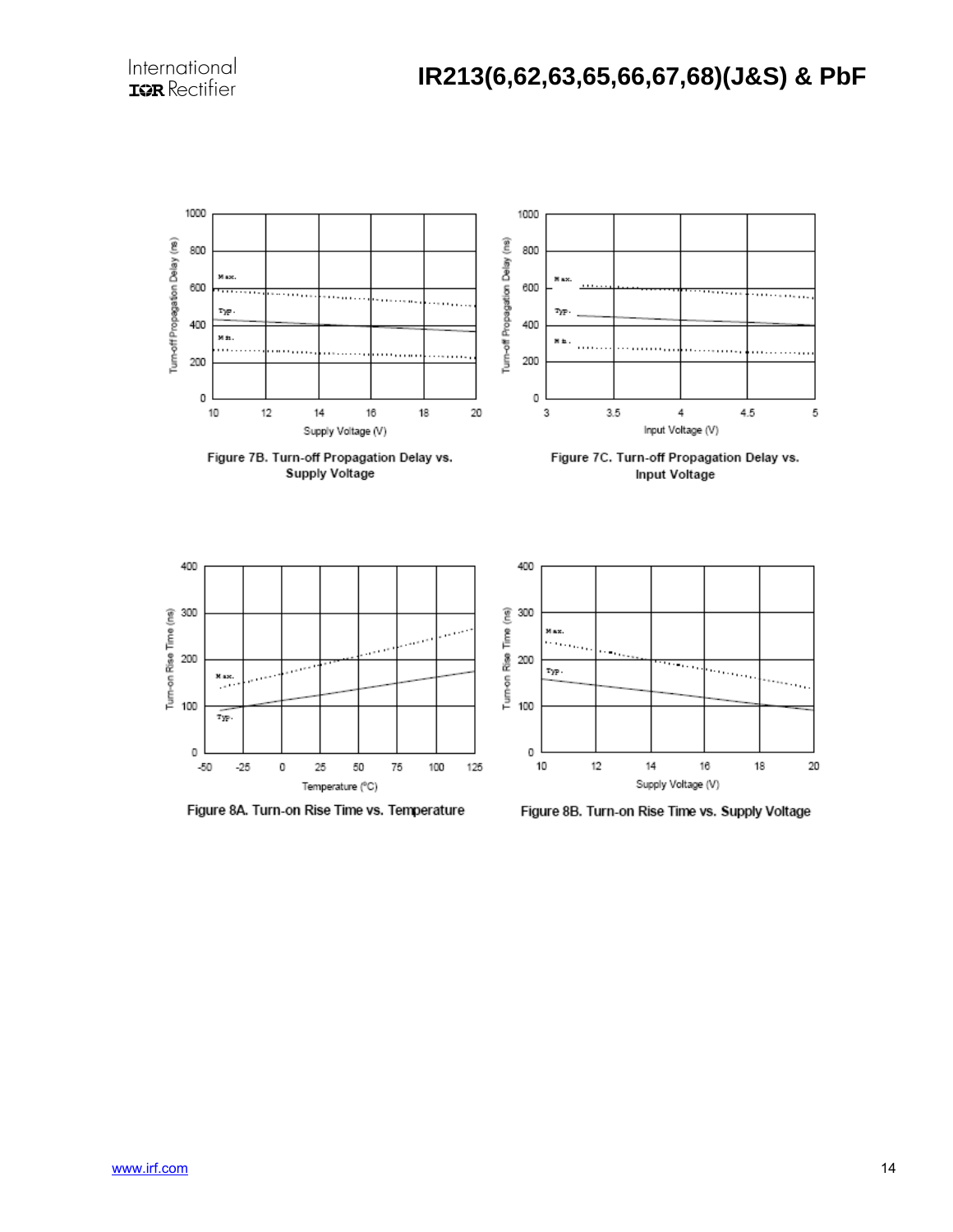

Figure 9A. Turn-off Fall Time vs. Temperature

Figure 9B. Turn-off Fall Time vs. Supply Voltage

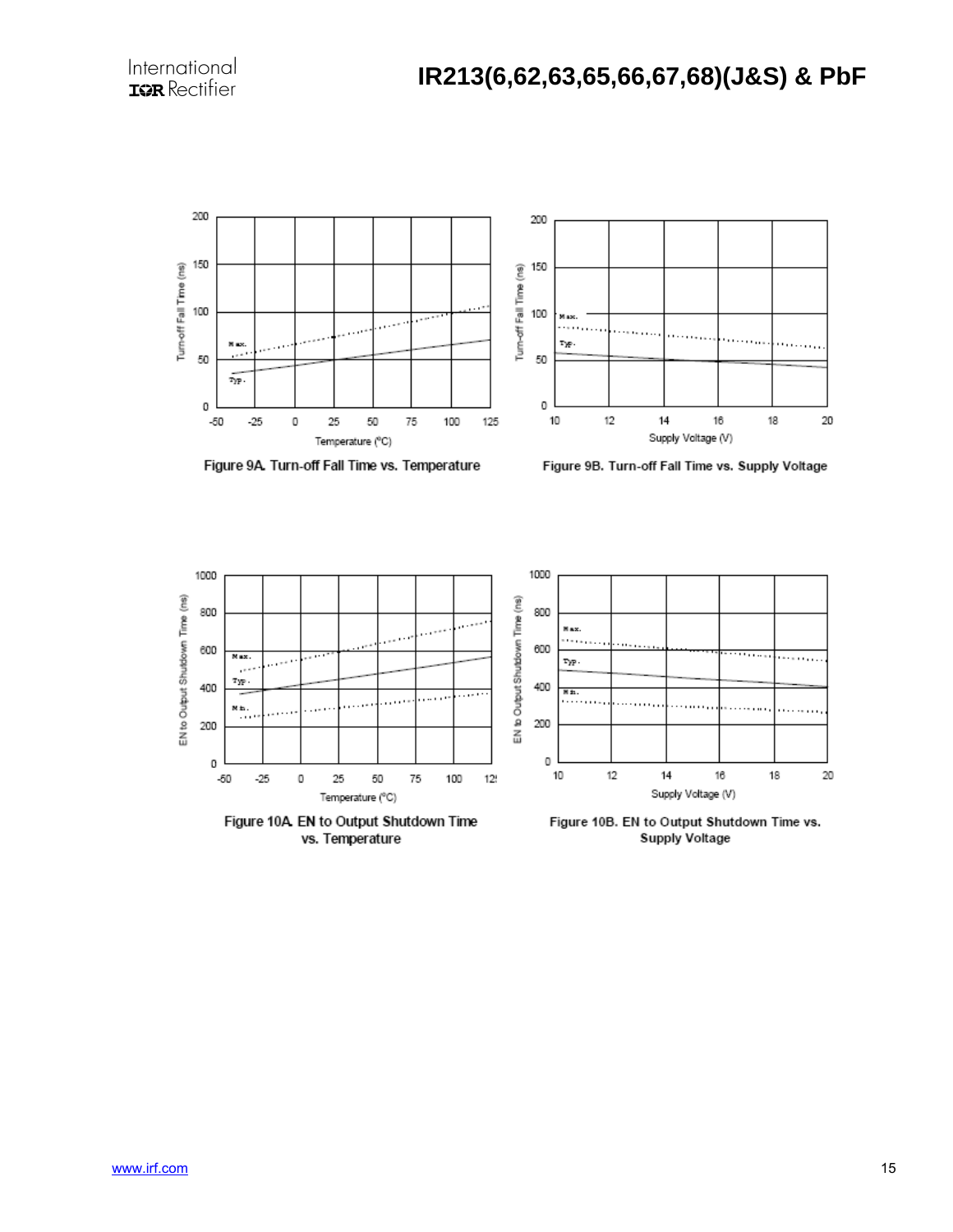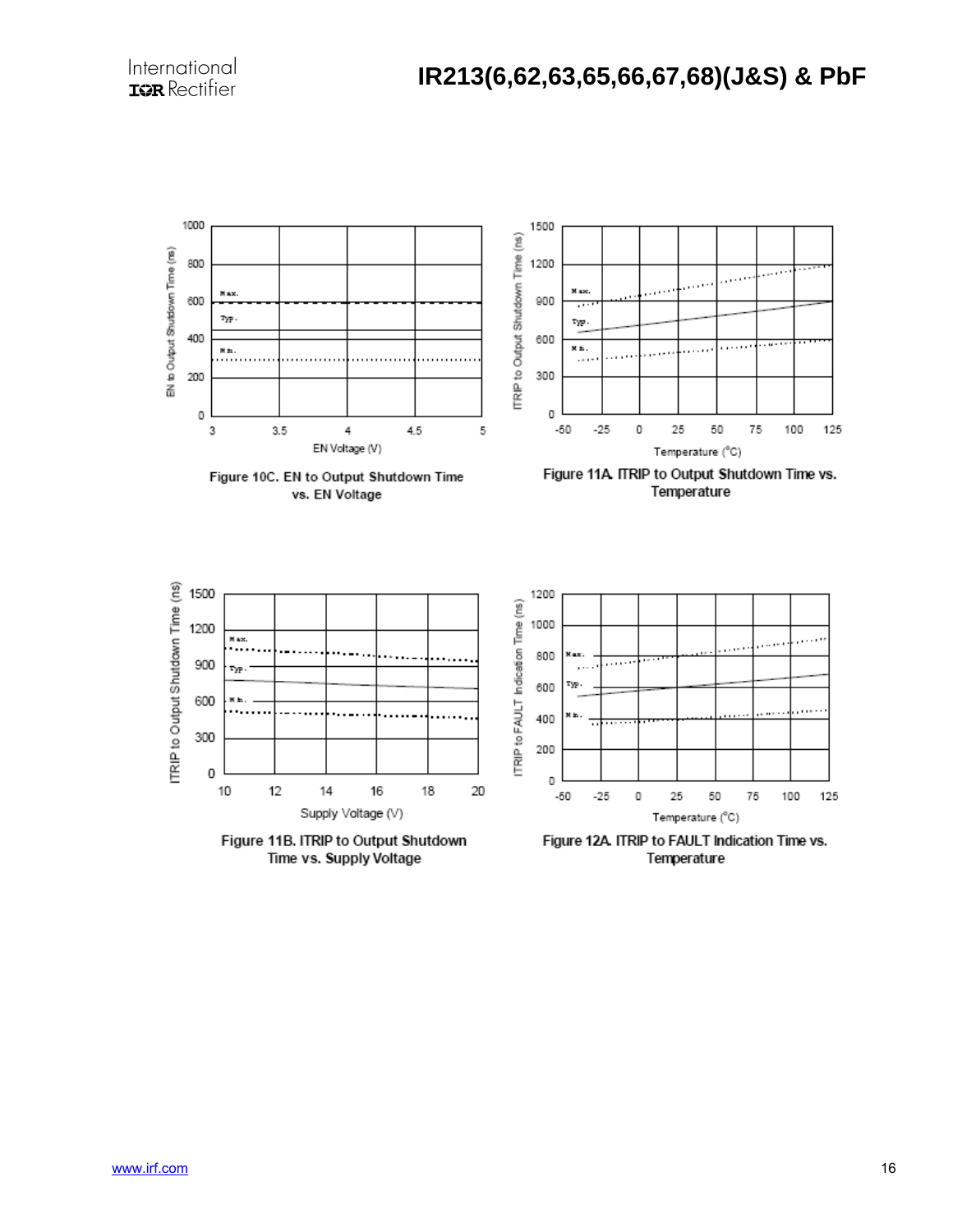

Figure 13B. FAULT Clear Time vs. Supply Voltage

Figure 14A. Dead Time vs. Temperature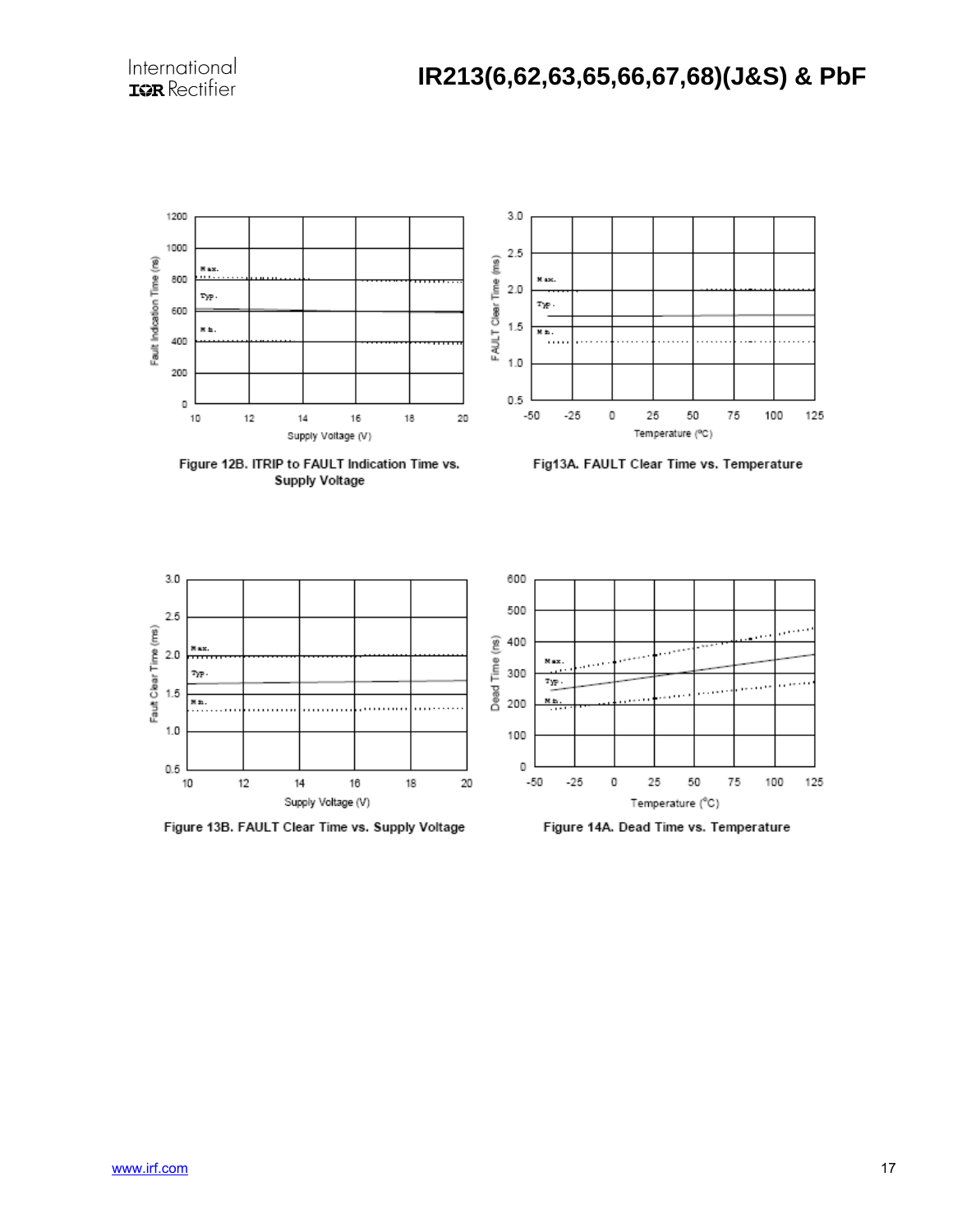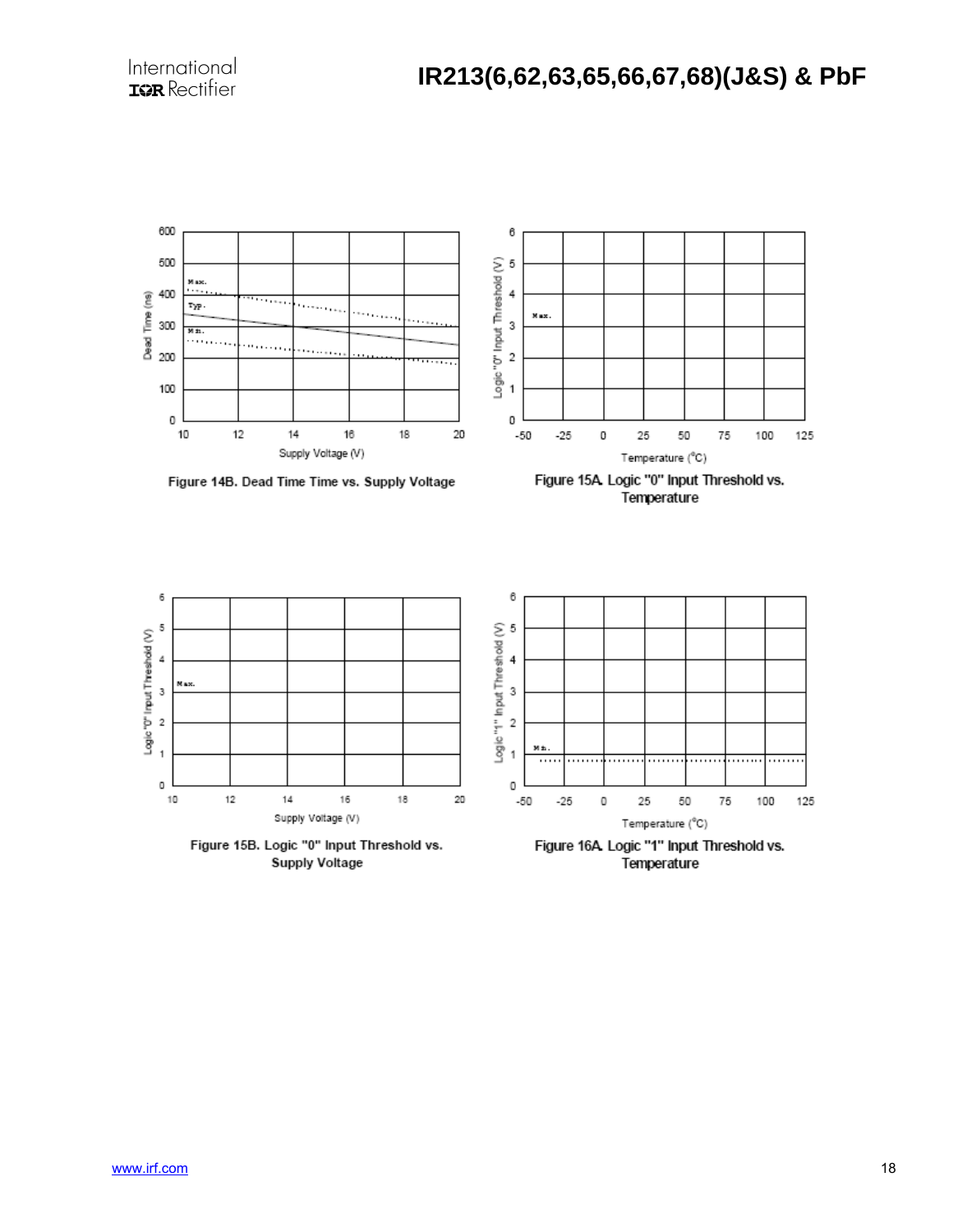

Figure 16B. Logic "1" Input Threshold vs. **Supply Voltage** 



Figure 17A. ITRIP Positive Going Threshold vs. Temperature (IR2136/21362/21363/IR21366 Only)



Figure 17B. ITRIP Positive Going Threshold vs. Supply Voltage (IR2136/21362/21363/IR21366 Only)



Figure 17C. ITRIP Positive Going Threshold vs. Temperature (IR21365/IR21367/IR21368 Only)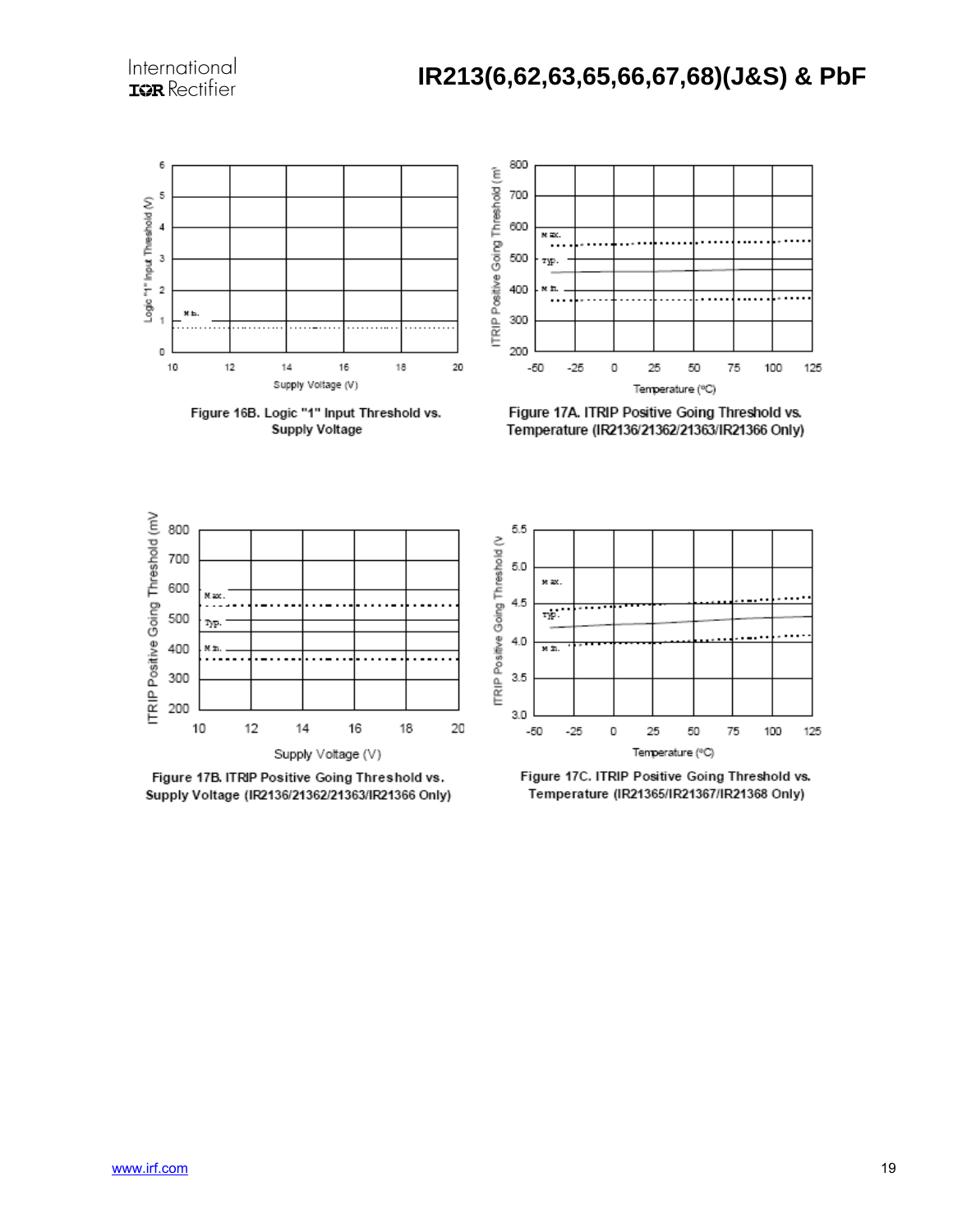

Figure 17D. ITRIP Positive Going Threshold vs. Supply Voltage (IR21365/IR21367/IR21368 Only)



Figure 18A. High Level Output vs. Temperature



Figure 18B. High Level Output vs. Supply Voltage



Figure 19A. Low Level Output vs. Temperature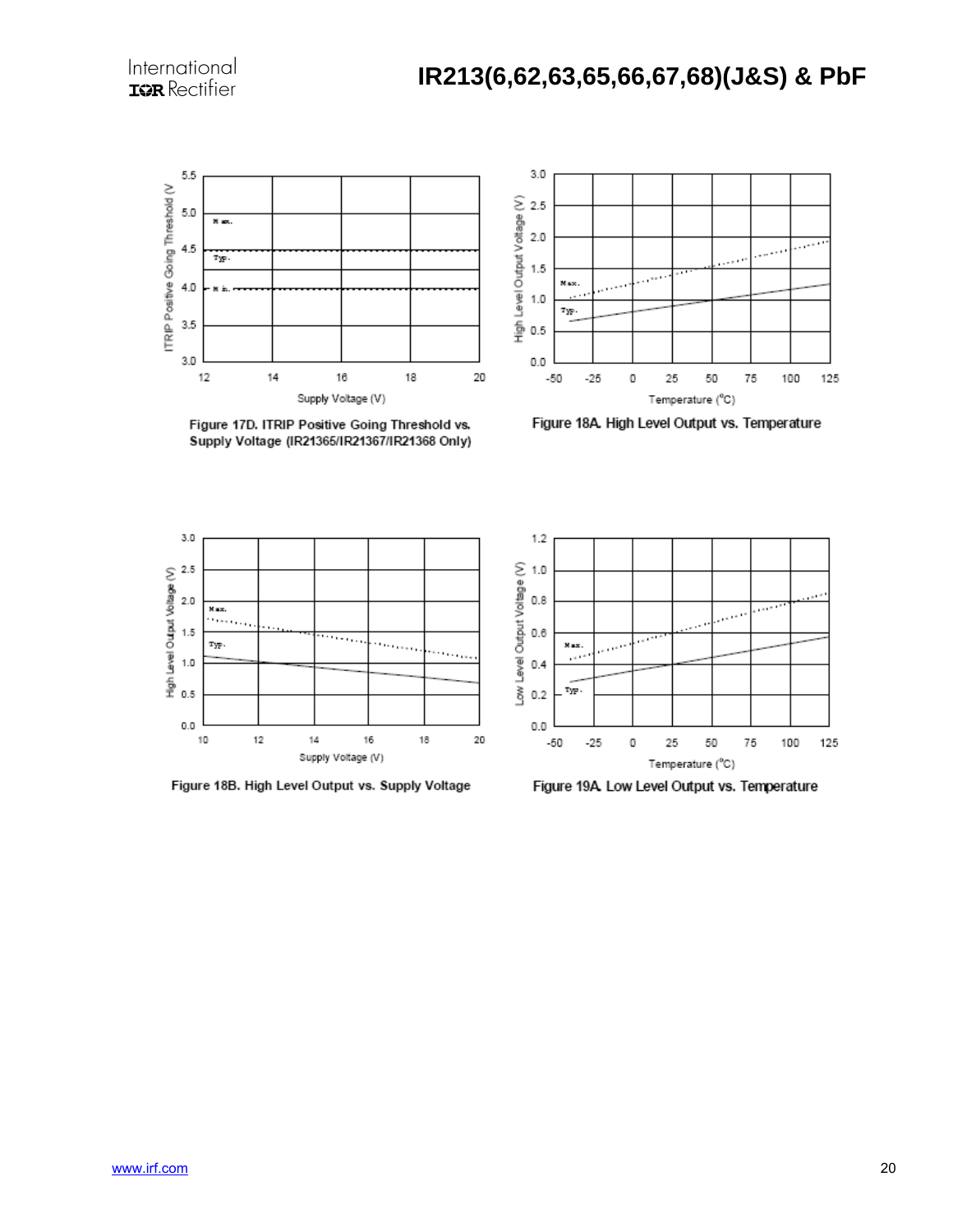

Figure 19B. Low Level Output vs. Supply Voltage



125



Temperature (IR21362 Only)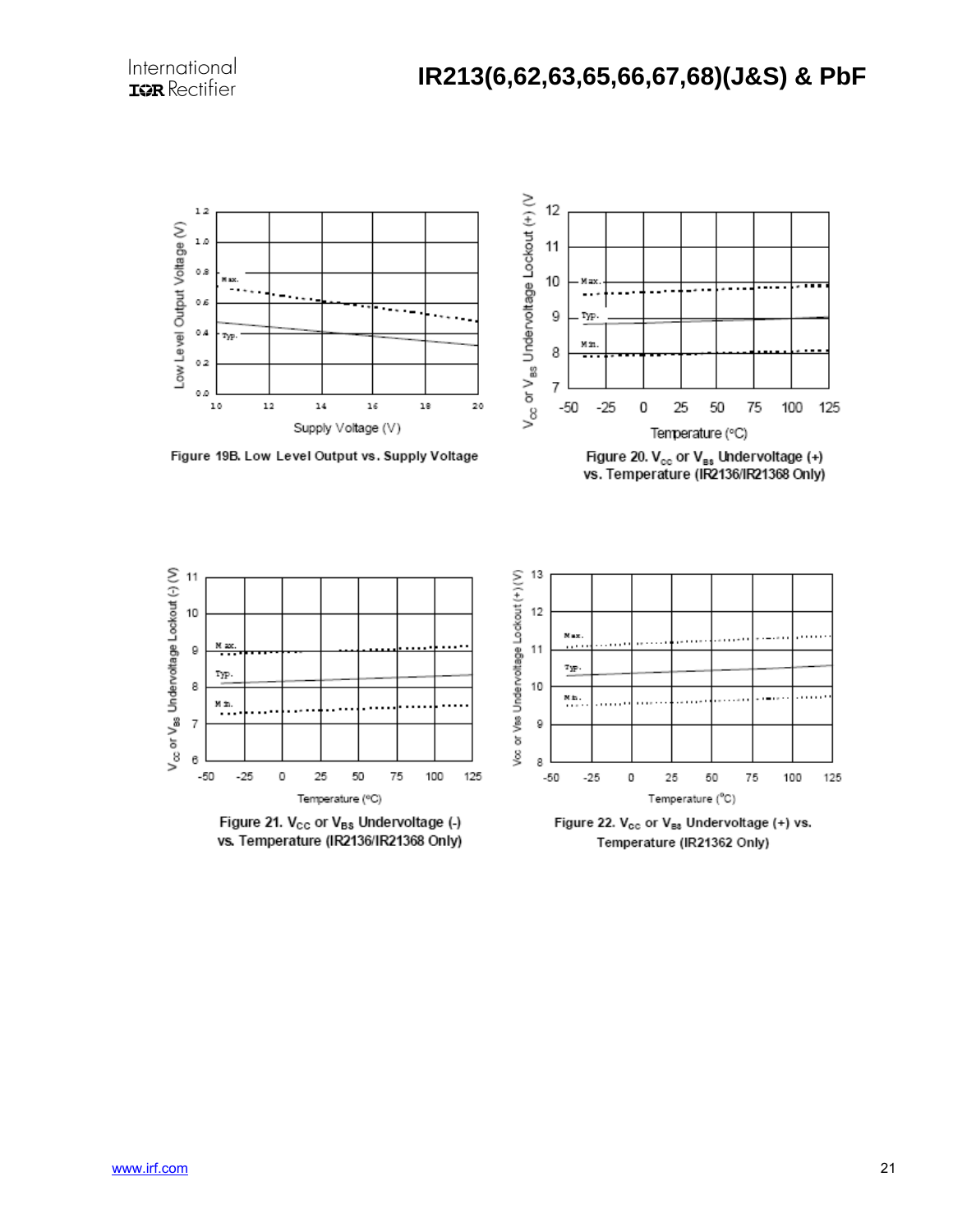

Figure 23. V<sub>cc</sub> or V<sub>Bs</sub> Undervoltage (-) vs. Temperature (IR21362 Only)



Figure 24.  $V_{cc}$  or  $V_{gs}$  Undervoltage (+) vs.<br>Temperature (IR21363/21365/IR21366/IR21367 Only)



Figure 25. V<sub>cc</sub> or V<sub>es</sub> Undervoltage (-) vs. Temperature (IR21363/21365/IR21366/IR21367 Only)



Figure 26A. Offset Supply Leakage Current vs. Temperature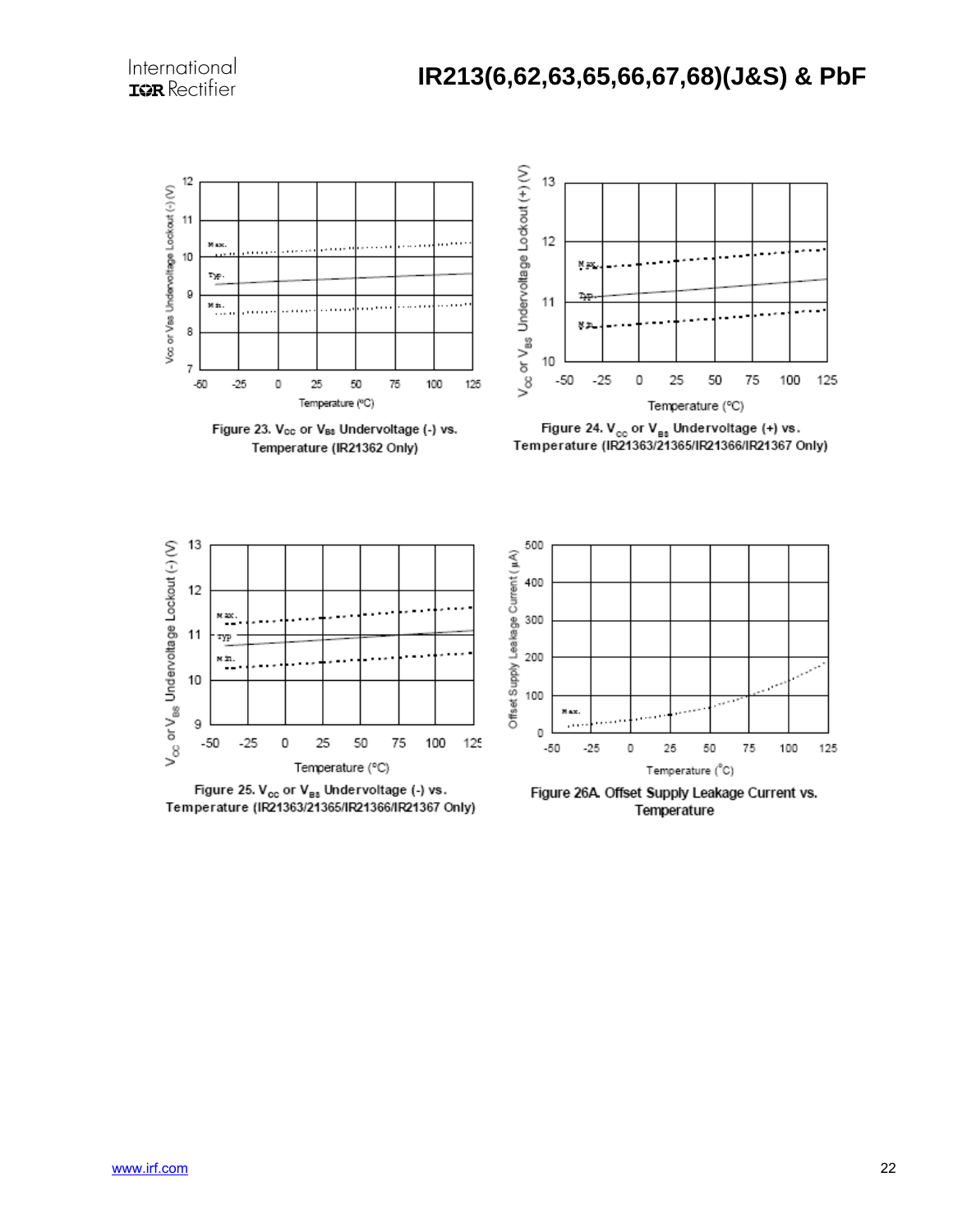

Figure 26B. Offset Supply Leakage Current vs. VB Boost Voltage

Figure 27A. V<sub>B3</sub> Supply Current vs. Temperature



5 Voo Supply Current (mA) 4 3  $\sim$   $\sim$  $\overline{\mathbf{c}}$ ilas.<br>Tax  $\overline{\phantom{a}}$ 1 Тyр 0  $-50$  $-25$ O 25 50 75 100 125 Temperature (°C)

Figure 28A. Vcc Supply Current vs. Temperature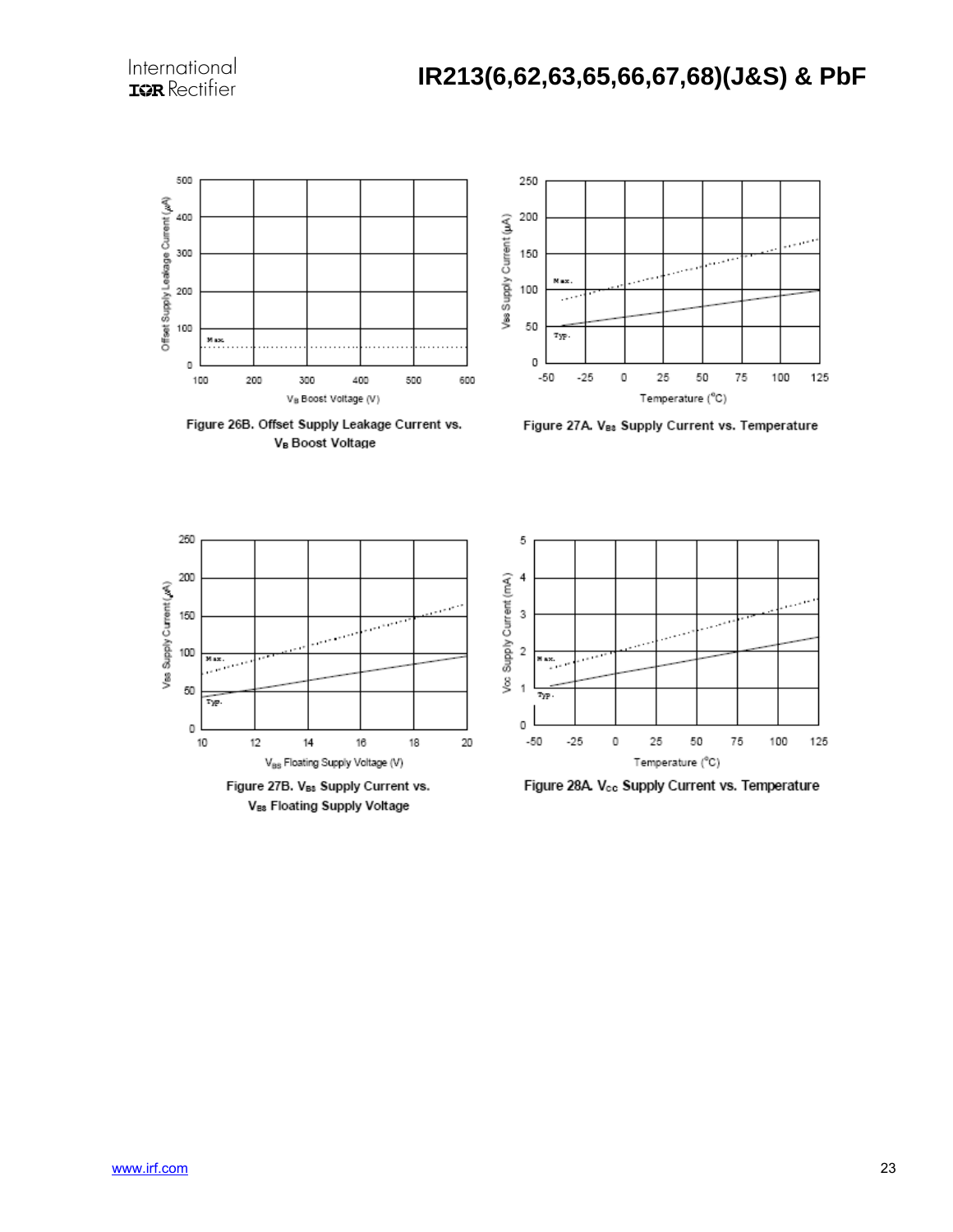

Figure 28B. Vcc Supply Current vs. V<sub>cc</sub> Supply Voltage



Figure 29A. Logic "1" Input Current vs. Temperature (IR2136/21363/21365 and IR21362 Low Side Only)



Figure 29B. Logic "1" Input Current vs. Supply Voltage (IR2136/21363/21365 and IR21362 Low Side Only)



Figure 29C. Logic "1" Input Current vs. Temperature (IR21362 High Side Only)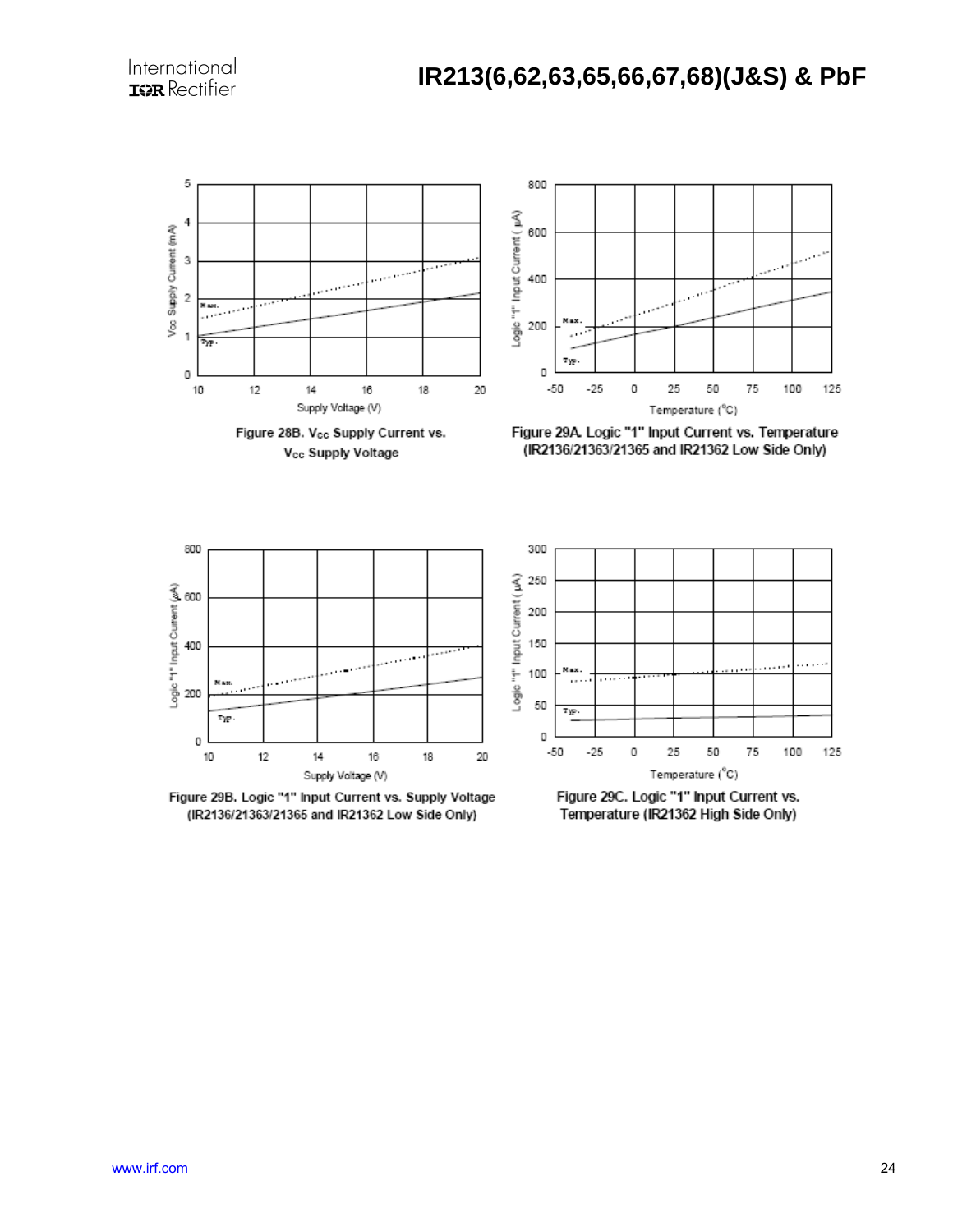

Figure 29D. Logic "1" Input Current vs. Supply Voltage (IR21362 High Side Only)



Figure 30A. Logic "0" Input Current vs. Temperature (IR2136/21363/21365 and IR21362 Low Side Only)



Figure 30B. Logic "0" Input Current vs. Supply Voltage (IR2136/21363/21365 and IR21362 Low Side Only)



Figure 30C. Logic "0" Input Current vs. Temperature (IR21362 High Side Only)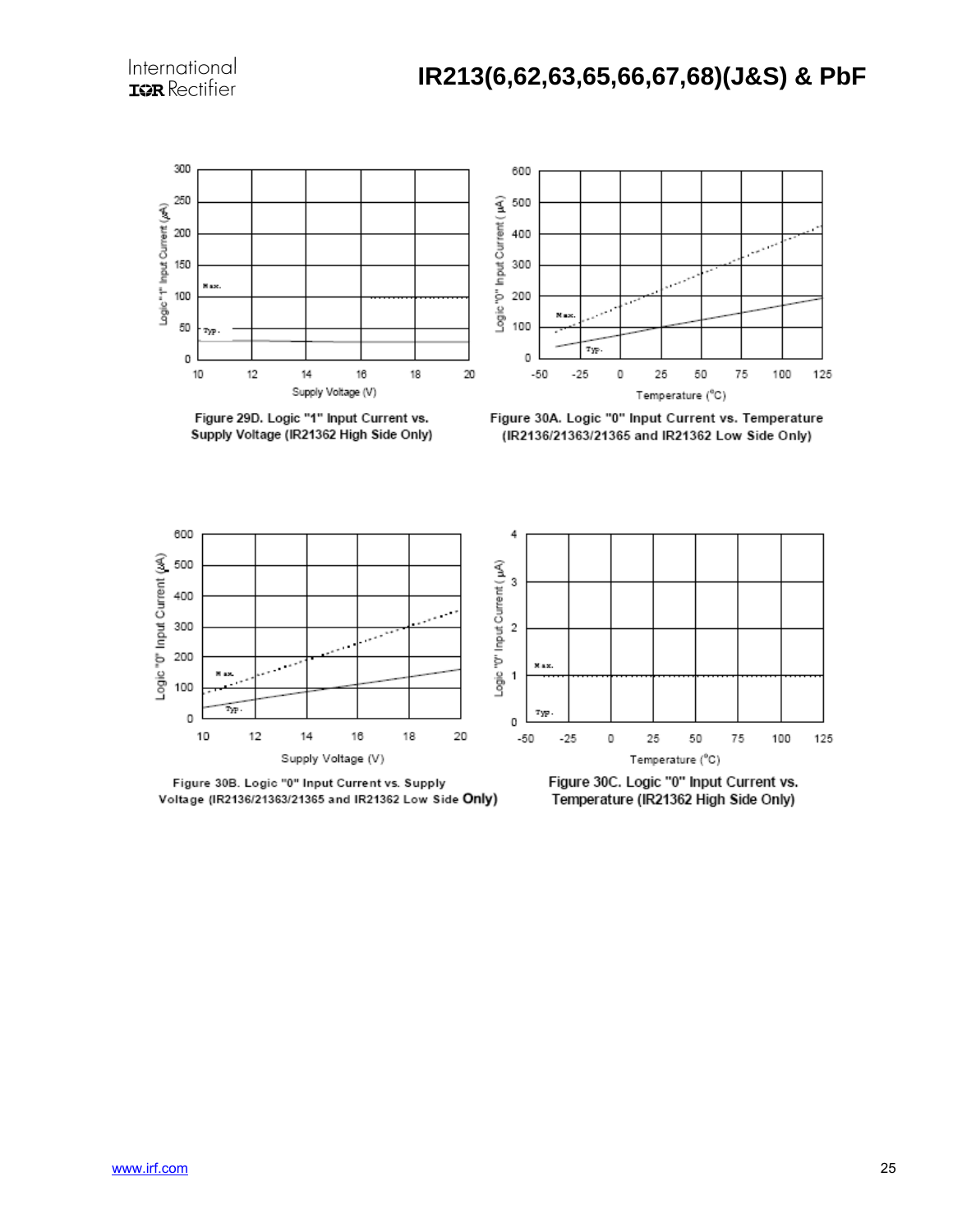

Figure 30D. Logic "0" Input Current vs. Supply Voltage (IR21362 High Side Only)



Figure 31A. "High" ITRIP Current vs. Temperature



Figure 31B. "High" ITRIP Current vs. Supply Voltage



Figure 32A. "Low" ITRIP Current vs. Temperature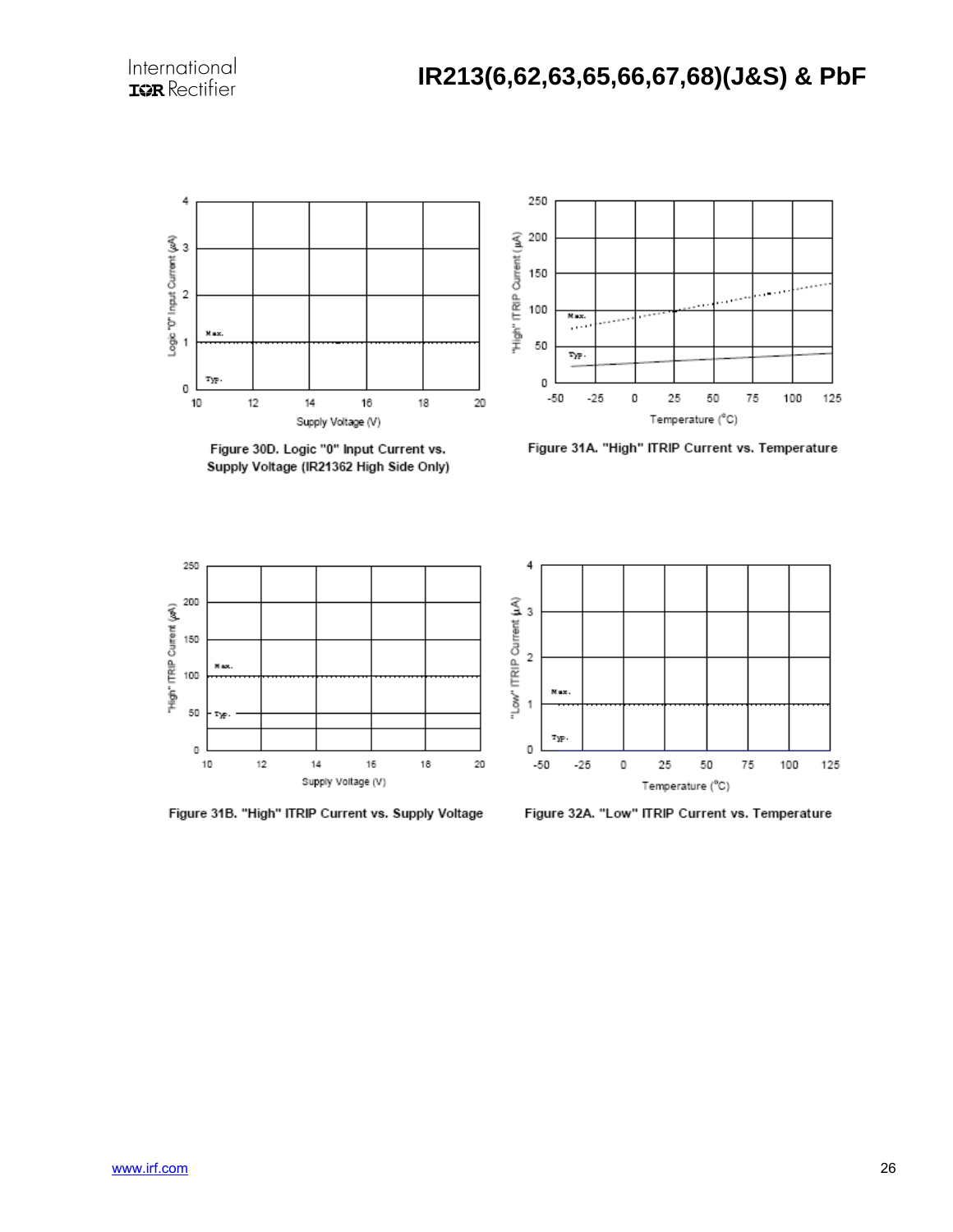



Figure 32B. "Low" ITRIP Current vs. Supply Voltage

Figure 33A. "High" IEN Current vs. Temperature



Figure 33B. "High" IEN Current vs. Supply Voltage



Figure 34A. "Low" IEN Current vs. Temperature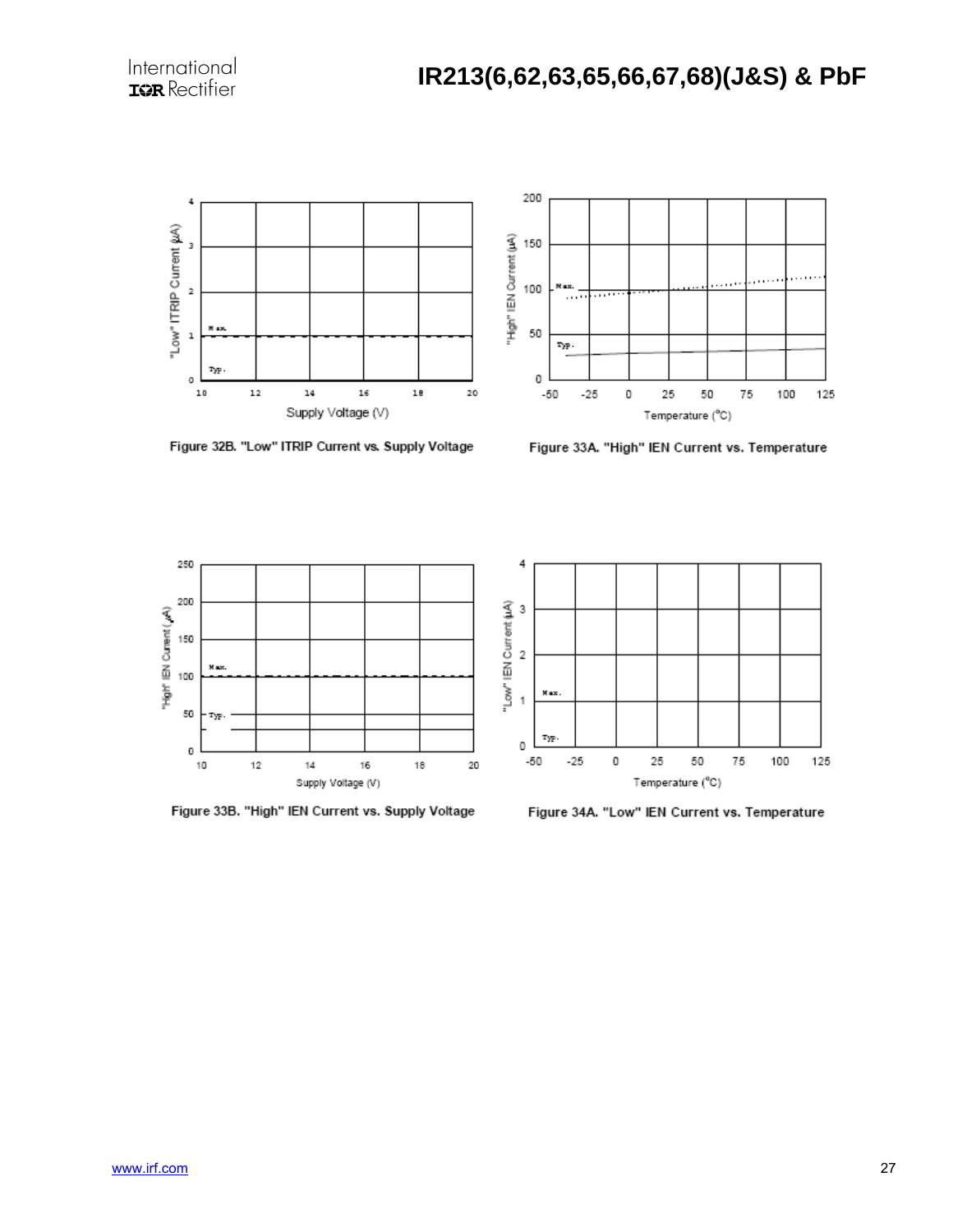



Figure 35A. RCIN Input Bias Current vs. Temperature







Supply Voltage



Temperature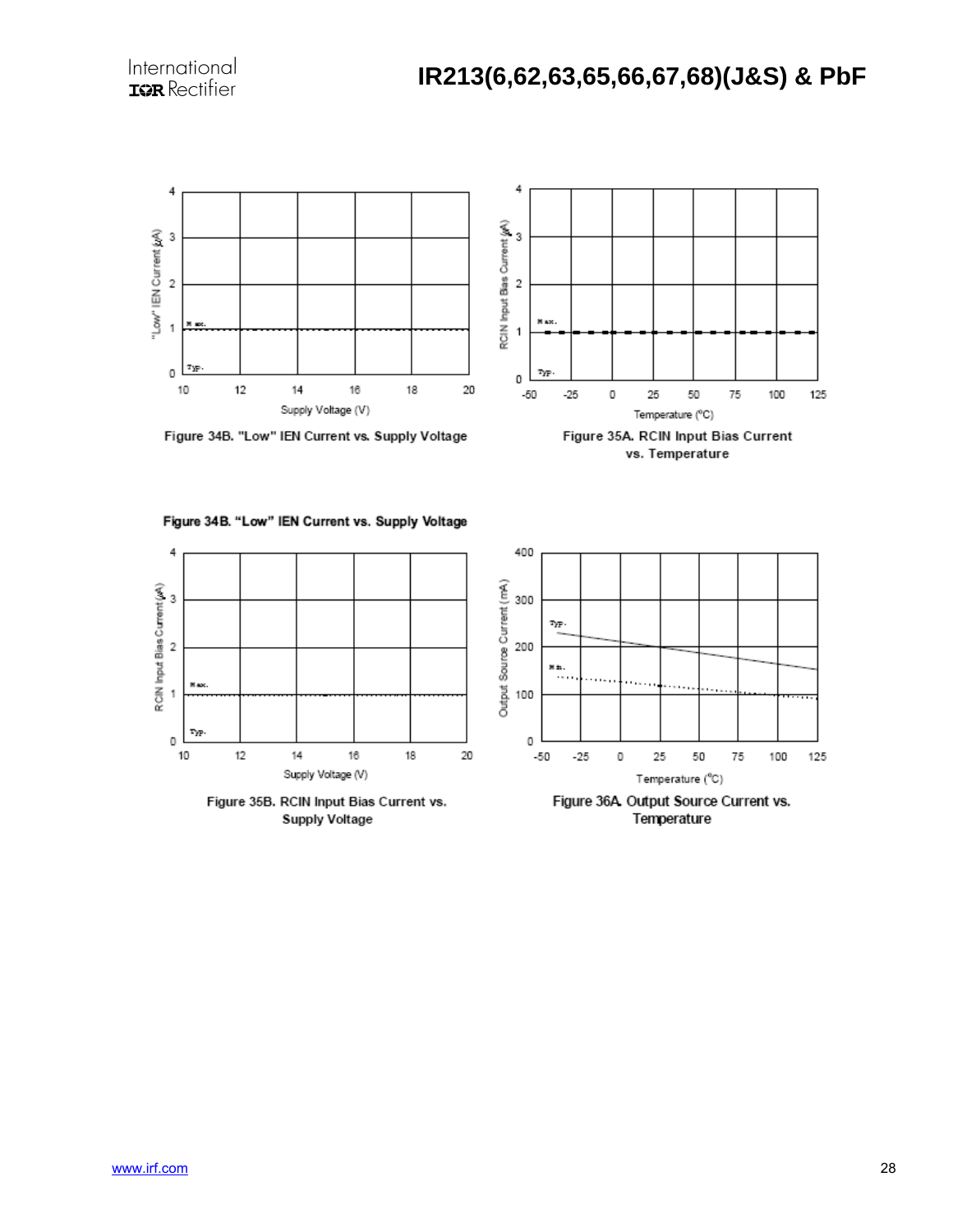

Figure 37B. Output Sink Current vs. **Supply Voltage** 

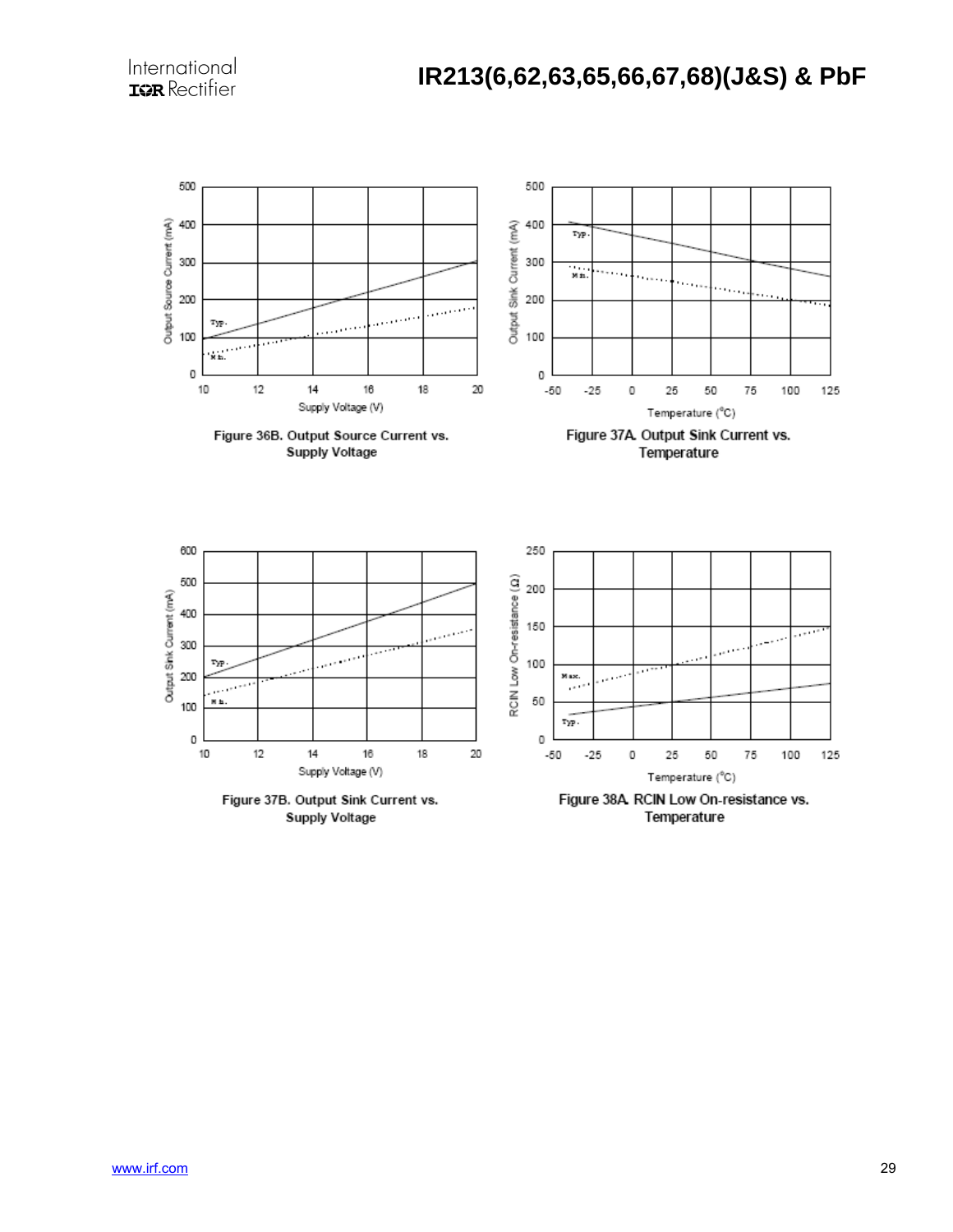

Figure 39B. FAULT Low On-resistance vs. Supply Voltage

Figure 40. Maximum V<sub>s</sub> Negative Offset vs. V<sub>Bs</sub> Supply Voltage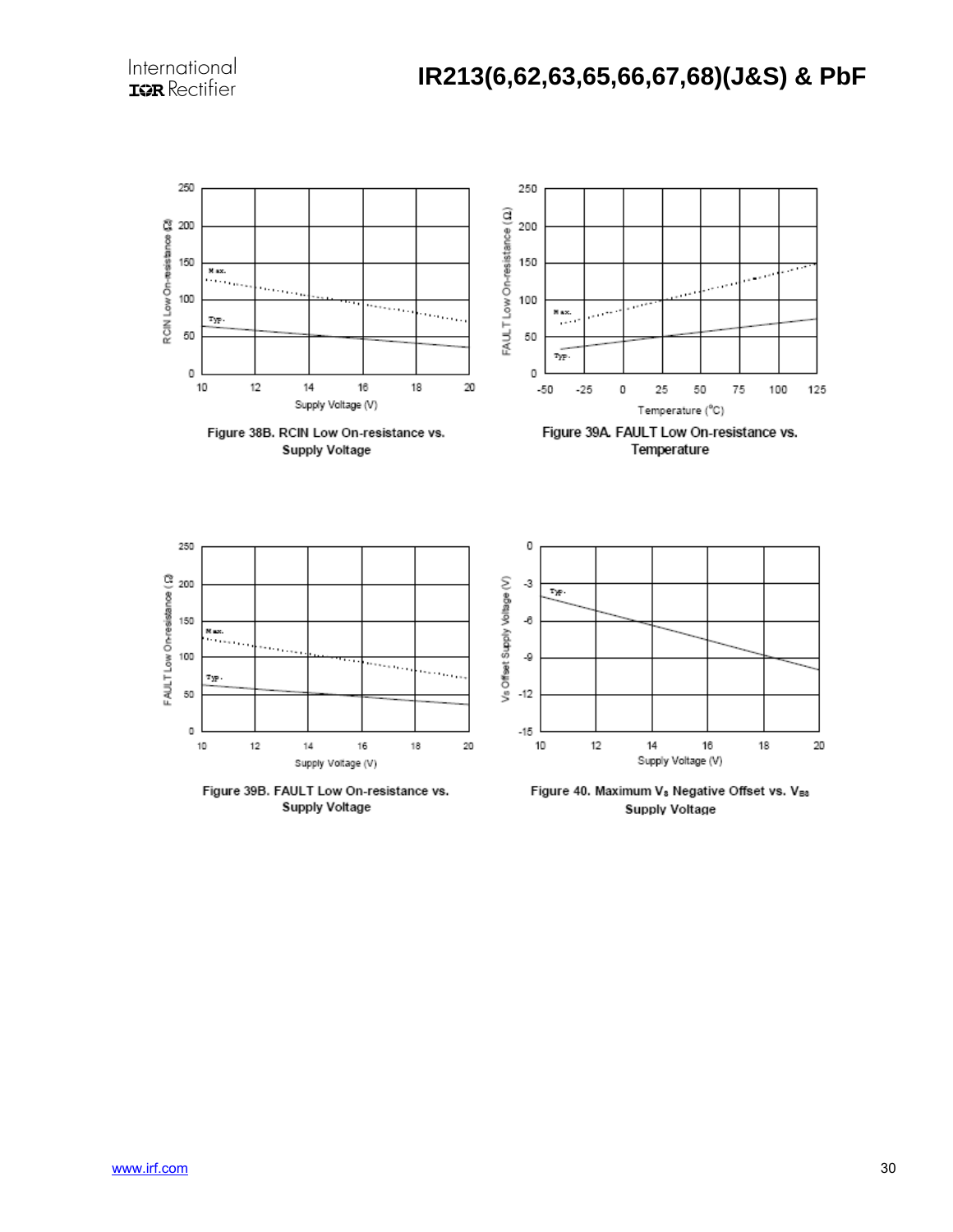





Figure 42. IR2136/IR21362(3)(5)(6)(7)(8) vs. Frequency (IRG4BC30W), Rgate=150, Vcc=15V







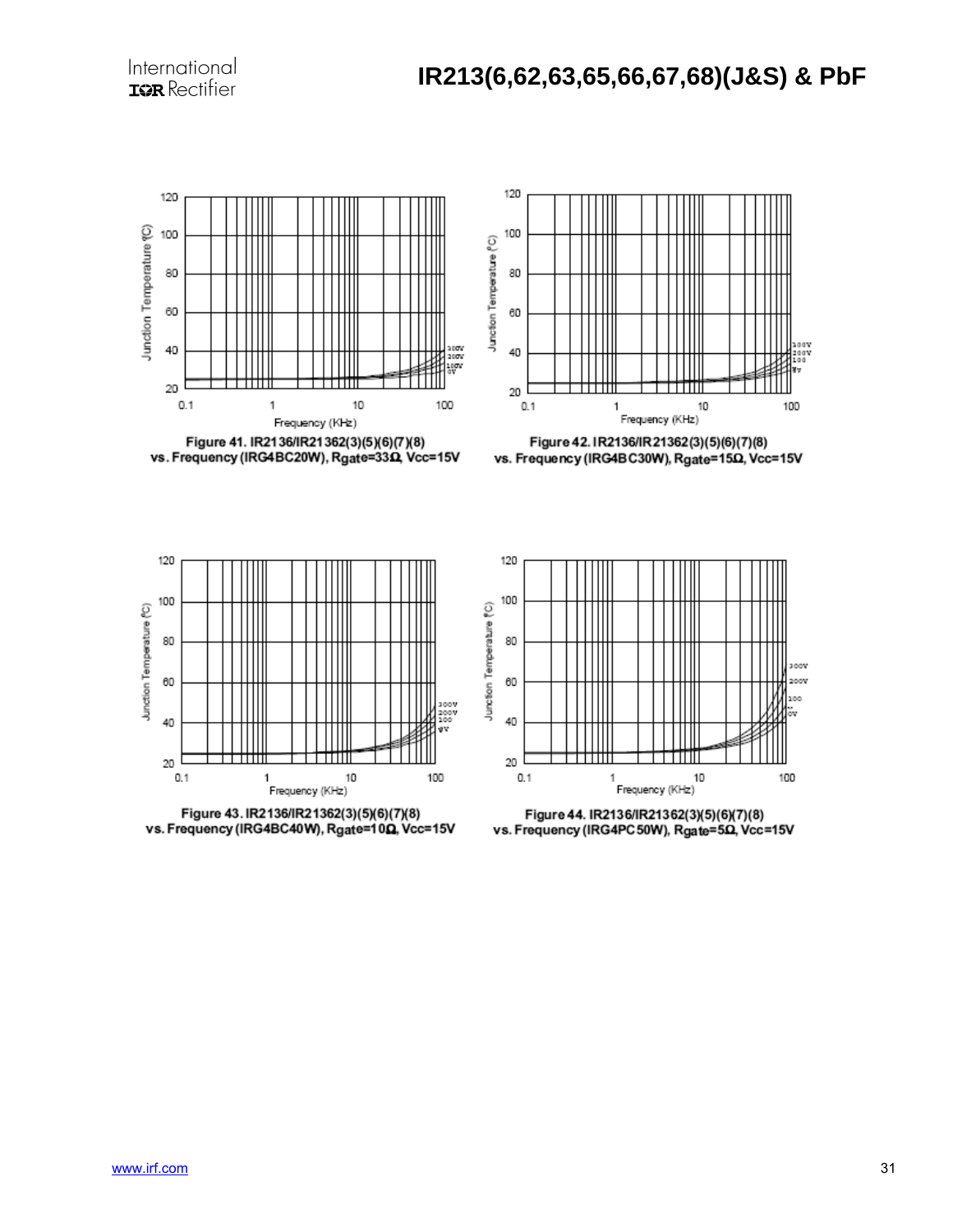













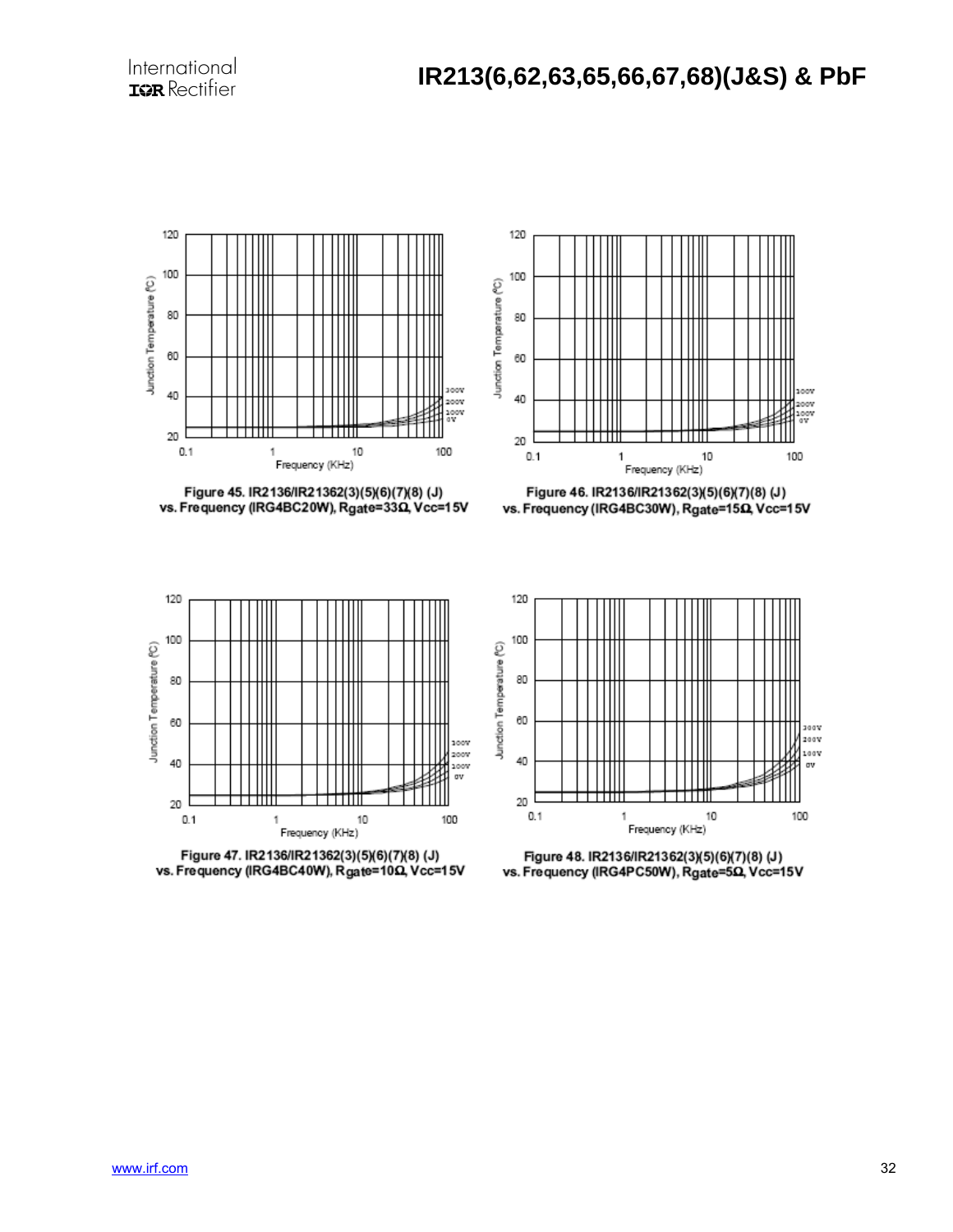





Figure 50. IR2136/IR21362(3)(5)(6)(7)(8) (S) vs. Frequency (IRG4BC30W), Rgate=150, Vcc=15V







Figure 52. IR2136/IR21362(3)(5)(6)(7)(8)(S) vs. Frequency (IRG4PC50W), Rgate=50, Vcc=15V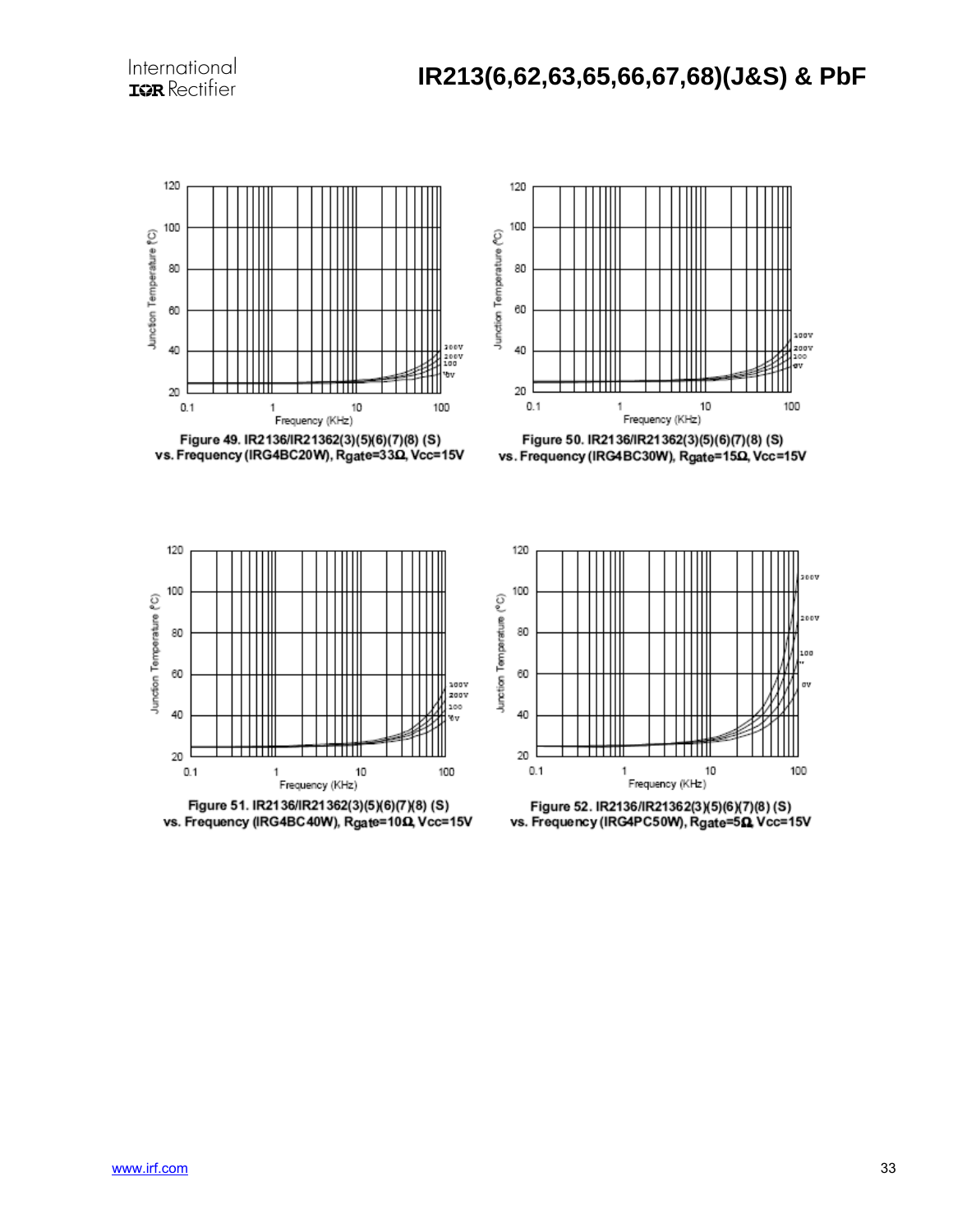### **Case Outlines**



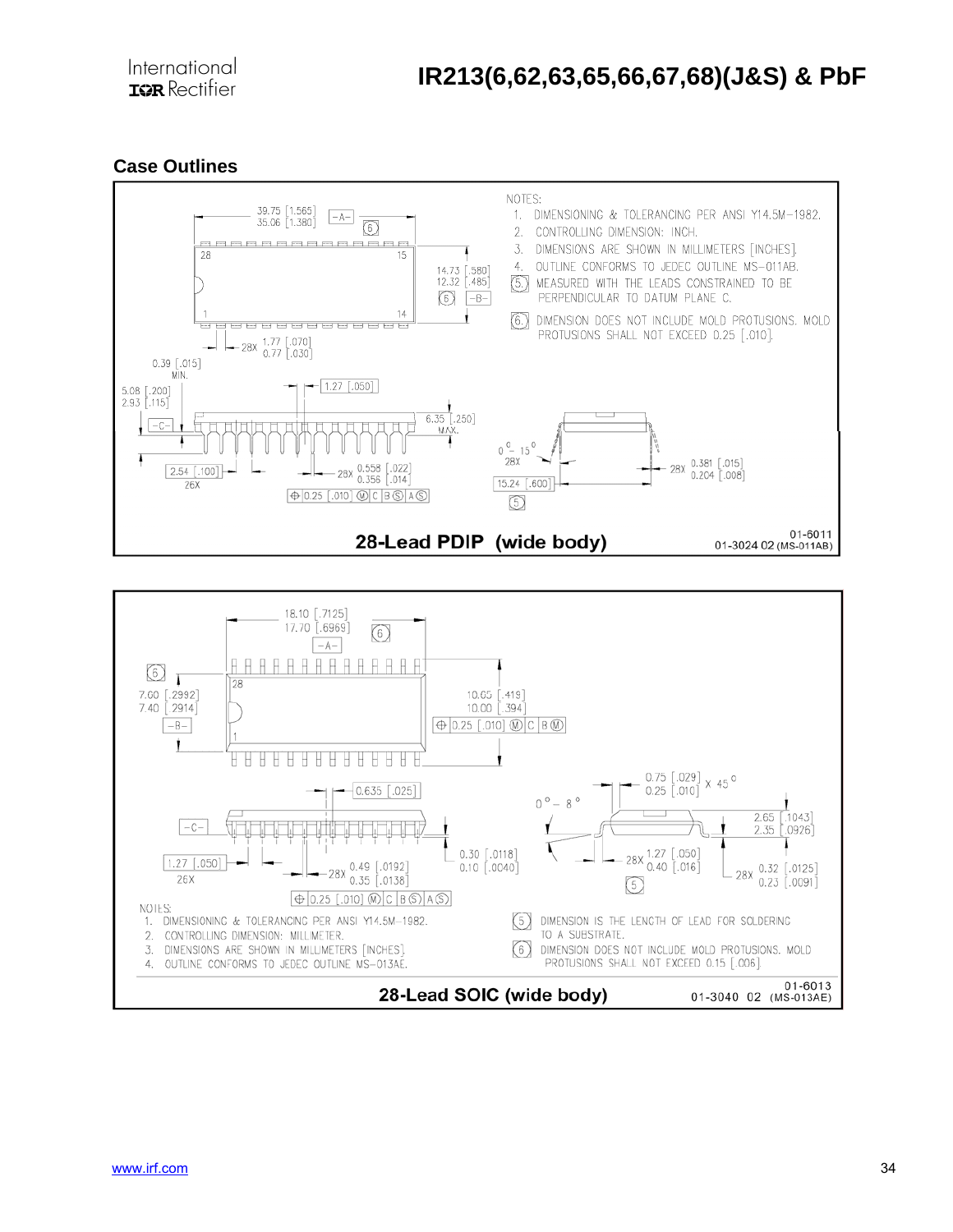### **Case Outlines**

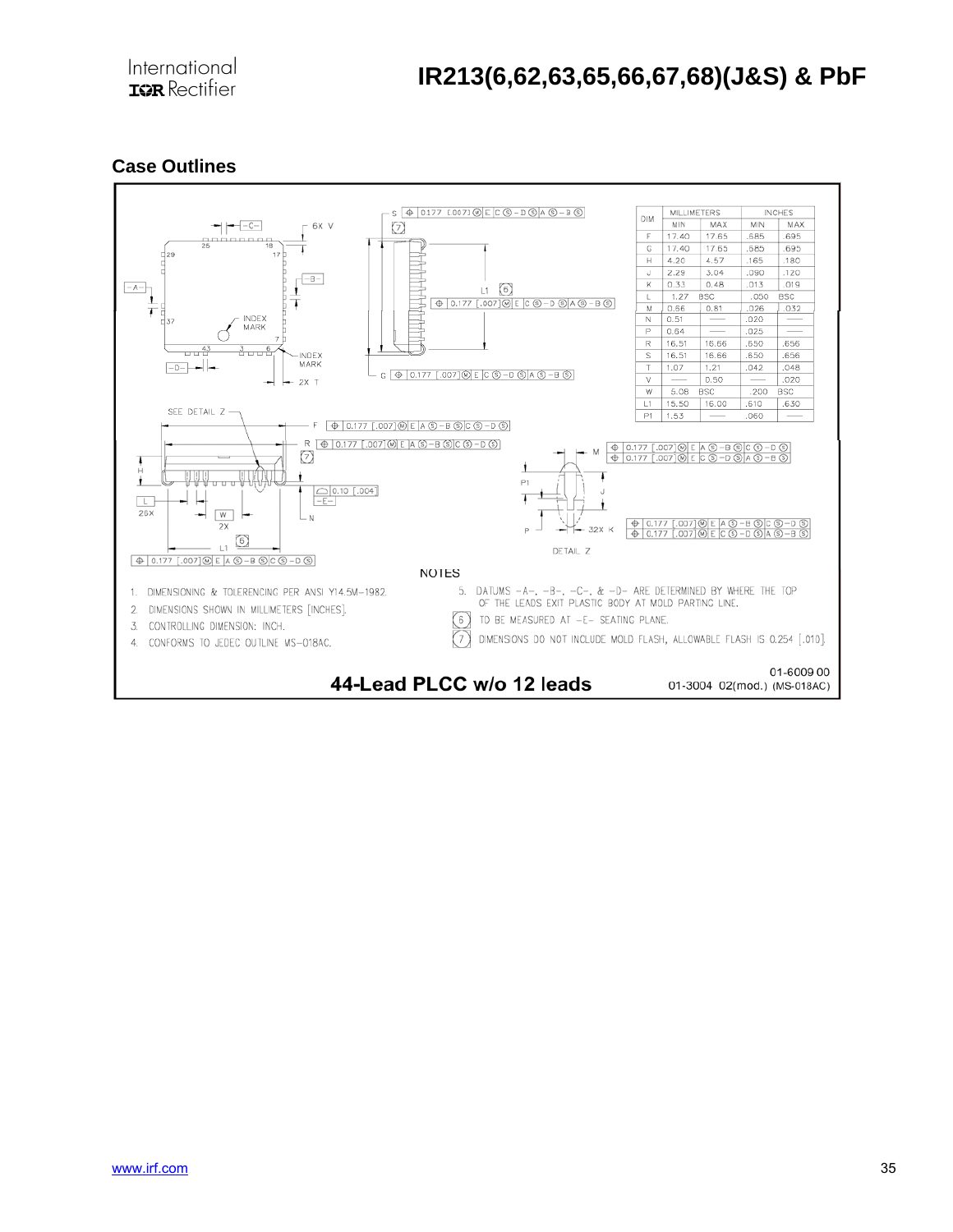

#### **LEAD-FREE PART MARKING INFORMATION**

### **ORDER INFORMATION**

#### **Basic Part**

28-Lead PDIP IR2136(3,5,6,7,8) 28-Lead SOIC IR2136(3,5,6,7,8)S 44-Lead PLCC IR2136(3,5,6,7,8)J 28-Lead PDIP IR21362 28-Lead SOIC IR21362S 44-Lead PLCC IR21362J

Order IR2136(3,5,6,7,8) Order IR2136(3,5,6,7,8)S Order IR2136(3,5,6,7,8)J Order IR21362 Order IR21362S Order IR21362J

#### **Lead-Free Part**  28-Lead PDIP IR2136(3,5,6,7,8) 28-Lead SOIC IR2136(3,5,6,7,8)S 44-Lead PLCC IR2136(3,5,6,7,8)J 28-Lead PDIP IR21362 28-Lead SOIC IR21362S 44-Lead PLCC IR21362J

Order IR2136(3,5,6,7,8)PbF Order IR2136(3,5,6,7,8)(S)PbF Order IR2136(3,5,6,7,8)(J)PbF Order IR21362PbF Order IR21362SPbF Order IR21362JPbF



 **WORLDWIDE HEADQUARTERS:** 233 Kansas Street, El Segundo, CA 90245 Tel: (310) 252-7105  **This part has been qualified per industrial level** http://www.irf.com Data and specifications subject to change without notice. 7/08/2008